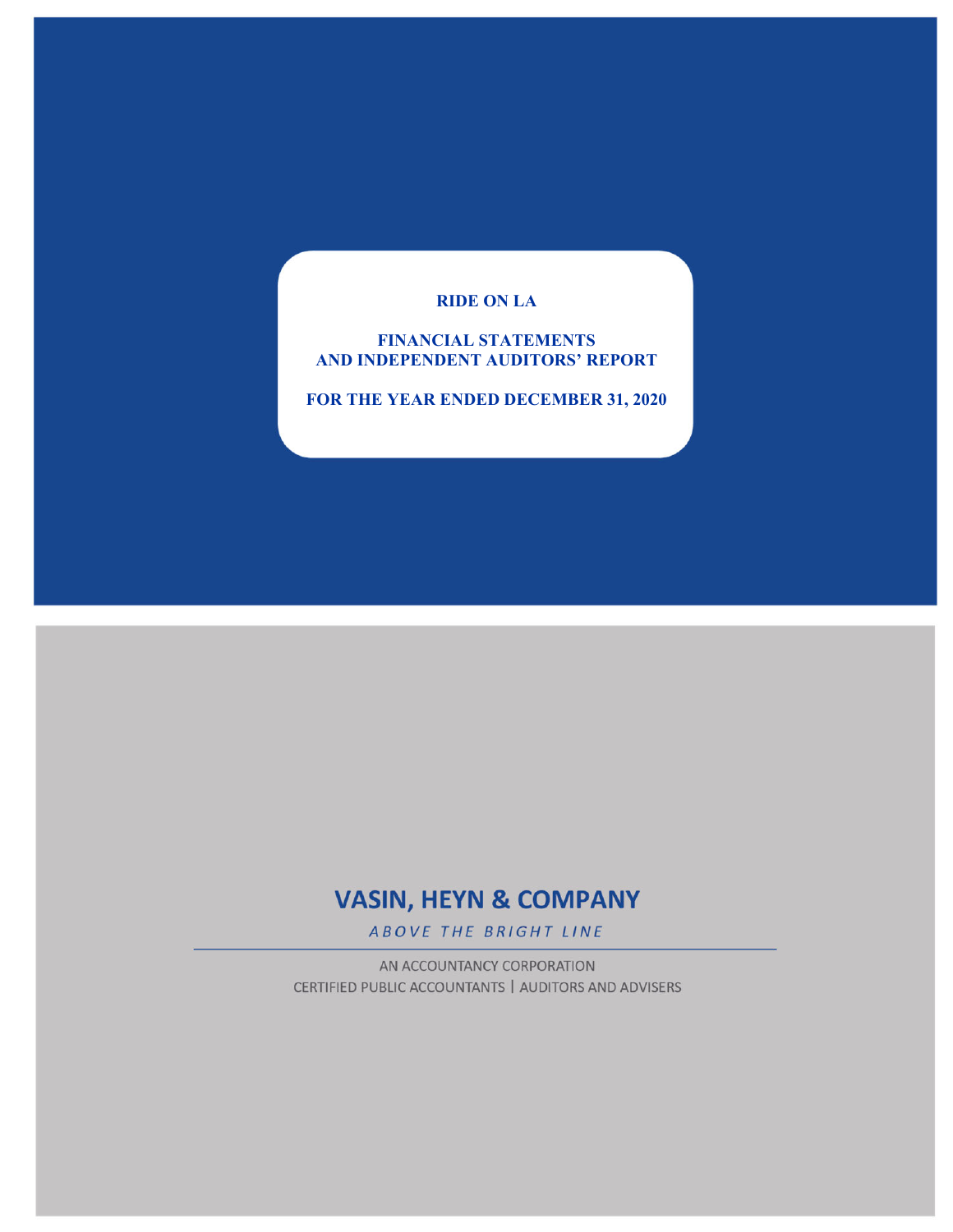

## **RIDE ON LA (A California Non-Profit Corporation) TABLE OF CONTENTS**

| <b>INDEPENDENT AUDITORS' REPORT</b>                  |                  |
|------------------------------------------------------|------------------|
| <b>STATEMENT OF FINANCIAL POSITION</b>               | 3                |
| <b>COMPARATIVE STATEMENTS OF ACTIVITIES</b>          | $\boldsymbol{4}$ |
| <b>COMPARATIVE STATEMENTS OF FUNCTIONAL EXPENSES</b> | 5                |
| <b>STATEMENT OF CASH FLOWS</b>                       | 6                |
| <b>NOTES TO FINANCIAL STATEMENTS</b>                 | $\overline{7}$   |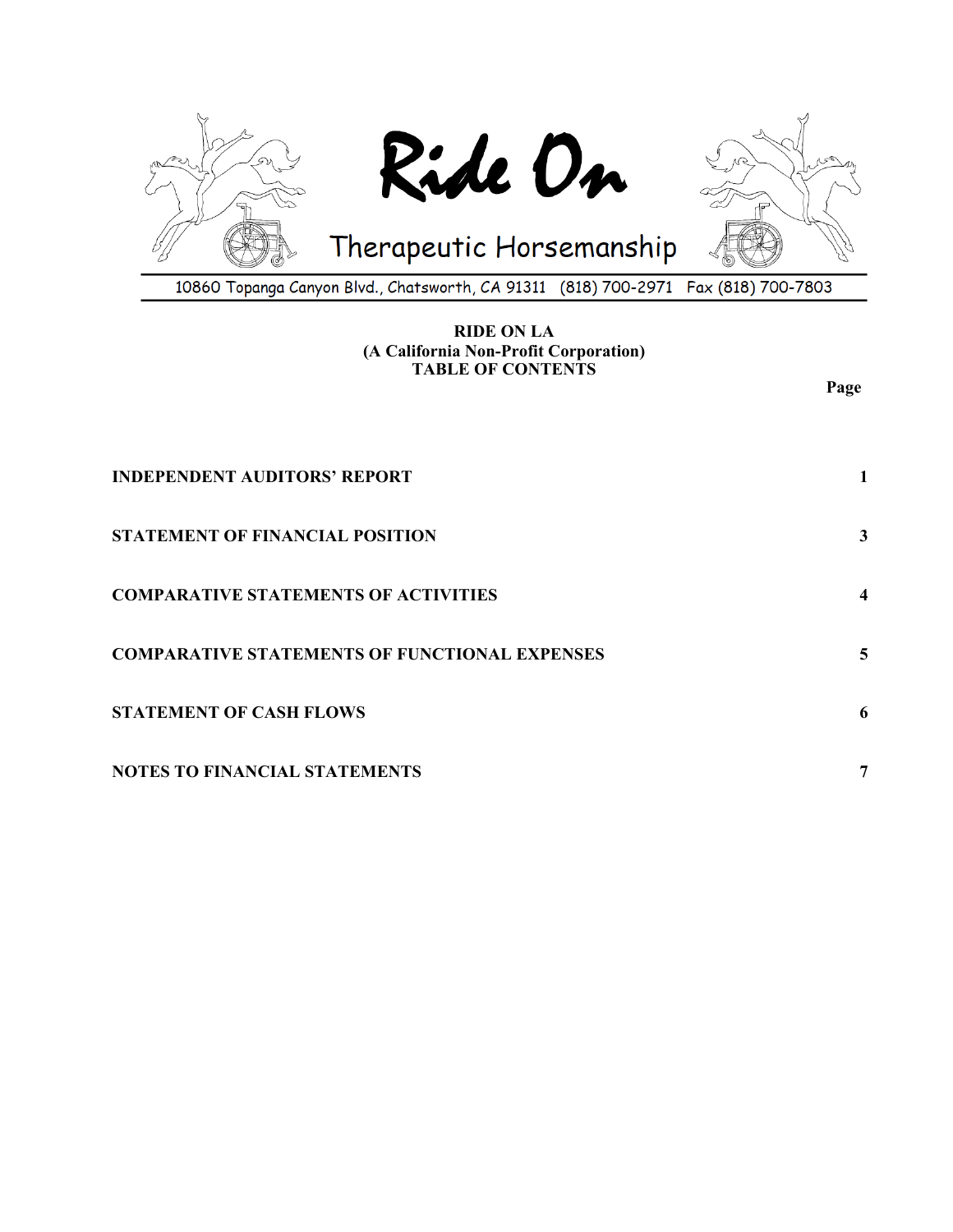## **VASIN, HEYN & COMPANY**

**ABOVE THE BRIGHT LINE** 

AN ACCOUNTANCY CORPORATION CERTIFIED PUBLIC ACCOUNTANTS | AUDITORS AND ADVISERS

## **INDEPENDENT AUDITORS' REPORT**

To the Board of Directors of Ride On LA (A California Non-Profit Corporation) Chatsworth, California

## *Report on the Financial Statements*

We have audited the accompanying financial statements of Ride On LA (A California Non-Profit Corporation) which comprise the statement of financial position as of December 31, 2020, and the related comparative statements of activities, functional expenses and cash flows for the year then ended, and the related notes to the financial statements.

#### *Management's Responsibility for the Financial Statements*

Management is responsible for the preparation and fair presentation of these financial statements in accordance with accounting principles generally accepted in the United States of America; this includes the design, implementation, and maintenance of internal control relevant to the preparation and fair presentation of financial statements that are free from material misstatement, whether due to fraud or error.

## *Auditors' Responsibility*

Our responsibility is to express an opinion on these financial statements based on our audit. We conducted our audit in accordance with auditing standards generally accepted in the United States of America. Those standards require that we plan and perform the audit to obtain reasonable assurance about whether the financial statements are free from material misstatement.

An audit involves performing procedures to obtain audit evidence about the amounts and disclosures in the financial statements. The procedures selected depend on the auditors' judgment, including the assessment of the risks of material misstatement of the financial statements, whether due to fraud or error. In making those risk assessments, the auditor considers internal control relevant to the entity's preparation and fair presentation of the financial statements in order to design audit procedures that are appropriate in the circumstances, but not for the purpose of expressing an opinion on the effectiveness of the entity's internal control. Accordingly, we express no such opinion. An audit also includes evaluating the appropriateness of accounting policies used and the reasonableness of significant accounting estimates made by management, as well as evaluating the overall presentation of the financial statements.

We believe that the audit evidence we have obtained is sufficient and appropriate to provide a basis for our audit opinion.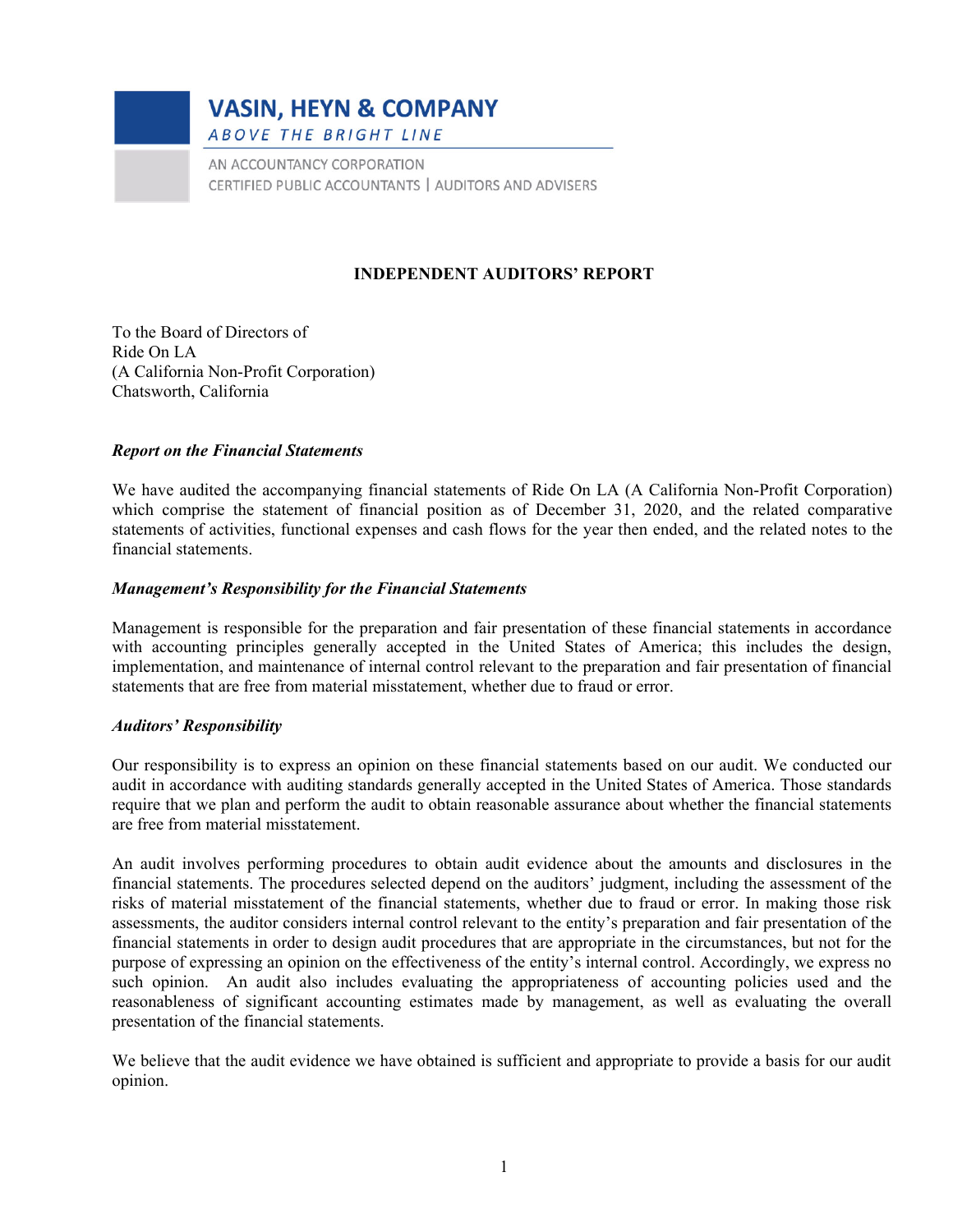## **INDEPENDENT AUDITORS' REPORT (Continued)**

#### *Opinion*

In our opinion, the financial statements referred to above present fairly, in all material respects, the financial position of Ride On LA as of December 31, 2020, and the changes in its net assets and its cash flows for the year then ended in accordance with accounting principles generally accepted in the United States of America.

## *Emphasis of Matter*

As described in Note 13 to the financial statements, the World Health Organization declared the novel strain of coronavirus (COVID-19) a global pandemic on March 11, 2020 and recommended containment and mitigation measures worldwide. The ultimate financial impact and duration of these events cannot be reasonably estimated at this time. Our opinion is not modified with respect to that matter.

## *Report on Summarized Comparative Information*

We previously audited Ride On LA's 2019 financial statements, and we expressed an unmodified opinion on those audited financial statements in our report dated November 18, 2020. In our opinion, the summarized comparative information presented herein as of and for the year ended December 31, 2019, is consistent, in all material respects, with the audited financial statements from which it has been derived.

The summary financial statements do not contain all the disclosures required by accounting principles generally accepted in the United States of America. Reading the summary financial statements, therefore, is not a substitute for reading the audited financial statements of Ride On LA.

 $\gamma_{\alpha\neq\cdots},\mu_{\alpha\neq\mu}+\zeta_{\alpha}$ 

Calabasas, California October 19, 2021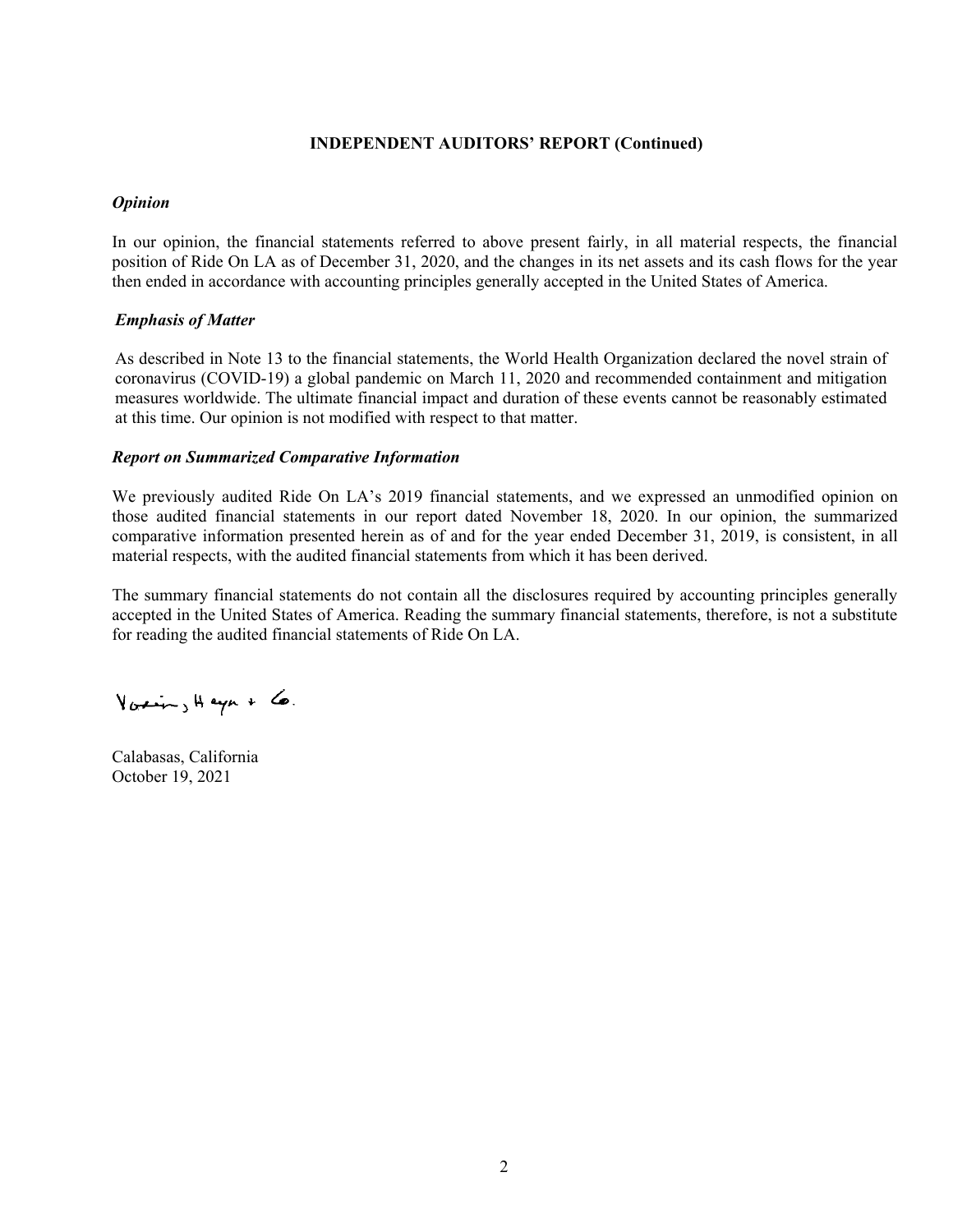#### **RIDE ON LA (A California Non-Profit Corporation) STATEMENT OF FINANCIAL POSITION DECEMBER 31, 2020 (WITH COMPARATIVE TOTALS FOR 2019)**

|                                              | 2020                    | 2019          |
|----------------------------------------------|-------------------------|---------------|
| <b>ASSETS</b>                                |                         |               |
| Cash and cash equivalents                    | 291,619<br>$\mathbb{S}$ | \$<br>330,322 |
| Grants and fees receivable, net of allowance | 70,801                  | 44,683        |
| Promises to give, net of allowance           | 1,013                   | 2,013         |
| Deposits and prepaid expenses                | 1,220                   | 1,220         |
| Property and equipment, net                  | 2,786,923               | 2,722,068     |
| Total assets                                 | \$3,151,576             | \$3,100,306   |
| <b>LIABILITIES</b>                           |                         |               |
| Accounts payable and accrued expenses        | \$<br>18,355            | \$<br>24,131  |
| Accrued payroll and related liabilities      | 34,035                  | 47,975        |
| Deferred revenue                             | 19,509                  | 19,187        |
| Mortgage payable                             | 615,542                 | 629,570       |
| Paycheck Protection Program Loan             | 118,730                 |               |
| <b>Total liabilities</b>                     | 806,171                 | 720,863       |
| <b>COMMITMENTS AND CONTINGENCIES</b>         |                         |               |
| <b>NET ASSETS</b>                            |                         |               |
| <b>Without Donor Restrictions:</b>           |                         |               |
| Designated for operating reserve             | 25,000                  | 25,000        |
| Undesignated                                 | 2,226,126               | 2,276,443     |
| <b>With Donor Restrictions</b>               | 94,279                  | 78,000        |
| Total net assets                             | 2,345,405               | 2,379,443     |
| Total liabilities and net assets             | \$3,151,576             | \$3,100,306   |

See accompanying auditors' report and notes to financial statements.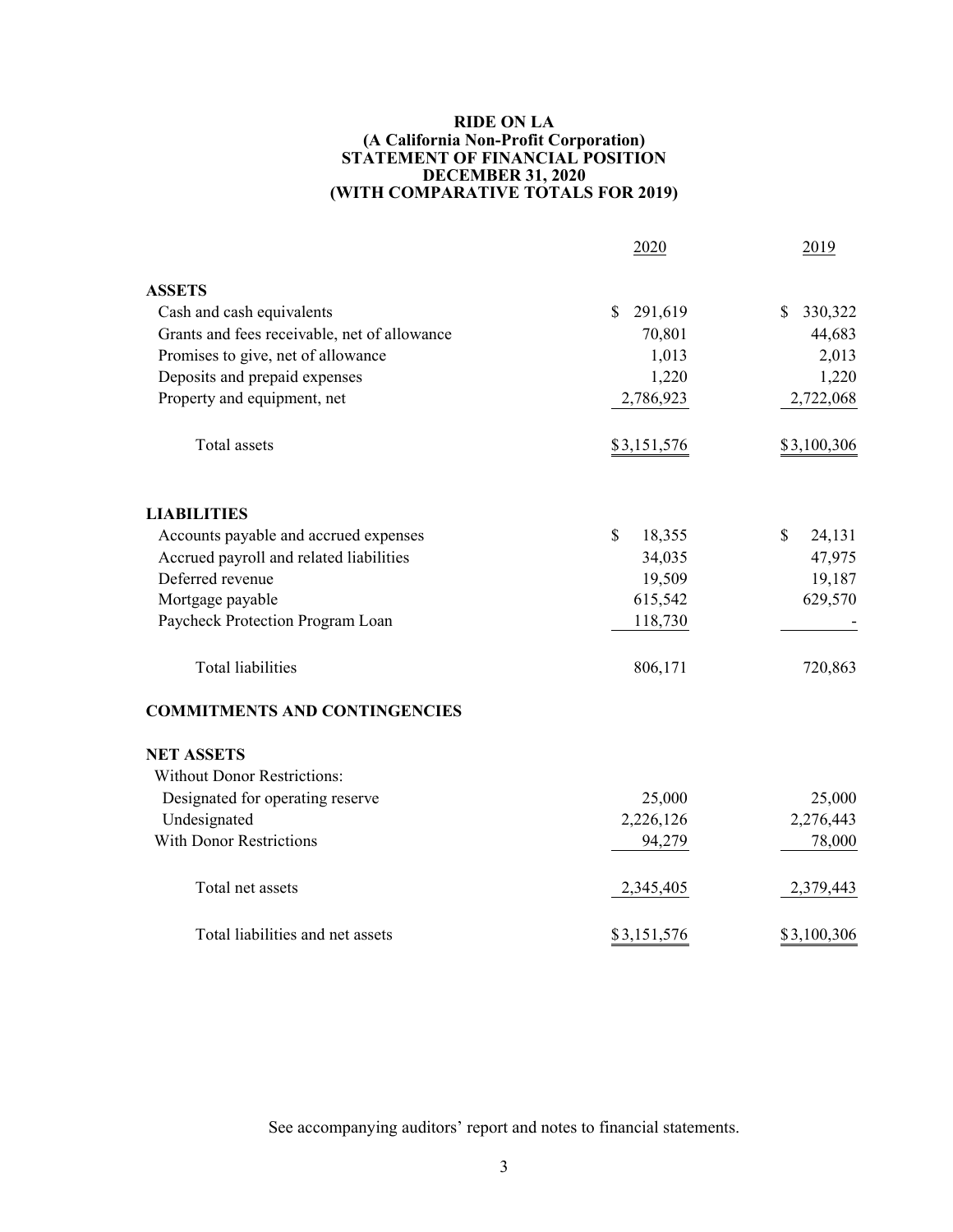#### **RIDE ON LA (A California Non-Profit Corporation) COMPARATIVE STATEMENTS OF ACTIVITIES FOR THE YEARS ENDED DECEMBER 31, 2020 AND 2019**

|                                                  | 2020                 |              |            |                |               |   | 2019                 |               |              |               |
|--------------------------------------------------|----------------------|--------------|------------|----------------|---------------|---|----------------------|---------------|--------------|---------------|
|                                                  | <b>Without Donor</b> |              | With Donor |                |               |   | <b>Without Donor</b> |               | With Donor   |               |
|                                                  |                      | Restrictions |            | Restrictions   | Total         |   | Restrictions         |               | Restrictions | Total         |
| REVENUE, SUPPORT AND RESTRICTIONS RELEASED       |                      |              |            |                |               |   |                      |               |              |               |
| Fees for services                                | \$                   | 994,373      | S.         | $\blacksquare$ | \$<br>994,373 | S | 724,409              | <sup>\$</sup> |              | \$<br>724,409 |
| Contributions and grants                         |                      | 282,646      |            | 70,429         | 353,075       |   | 161,559              |               | 105,000      | 266,559       |
| Fundraising events                               |                      | 54,335       |            |                | 54,335        |   | 294,317              |               |              | 294,317       |
| In-kind revenue                                  |                      | 161,232      |            | $\blacksquare$ | 161,232       |   | 97,119               |               |              | 97,119        |
| Interest and dividend income                     |                      | 136          |            |                | 136           |   | 1,248                |               |              | 1,248         |
| Gain(loss) on sale of fixed assets               |                      |              |            |                |               |   | 3,100                |               |              | 3,100         |
| Other revenue                                    |                      | 14,690       |            |                | 14,690        |   | 7,834                |               |              | 7,834         |
| Restrictions released                            |                      | 54,150       |            | (54, 150)      |               |   | 56,000               |               | (56,000)     |               |
| Total revenue, support and restrictions released |                      | 1,561,562    |            | 16,279         | 1,577,841     |   | 1,345,586            |               | 49,000       | 1,394,586     |
| <b>EXPENSES</b>                                  |                      |              |            |                |               |   |                      |               |              |               |
| Program services                                 |                      | 1,521,191    |            |                | 1,521,191     |   | 1,156,133            |               |              | 1,156,133     |
| Support services                                 |                      | 71,375       |            |                | 71,375        |   | 70,307               |               |              | 70,307        |
| Fundraising expenses                             |                      | 19,313       |            |                | 19,313        |   | 73,322               |               |              | 73,322        |
| Total expenses                                   |                      | 1,611,879    |            |                | 1,611,879     |   | 1,299,762            |               |              | 1,299,762     |
| <b>CHANGE IN NET ASSETS</b>                      |                      | (50,317)     |            | 16,279         | (34,038)      |   | 45,824               |               | 49,000       | 94,824        |
| <b>NET ASSETS - beginning of year</b>            |                      | 2,301,443    |            | 78,000         | 2,379,443     |   | 2,255,619            |               | 29,000       | 2,284,619     |
| <b>NET ASSETS - end of year</b>                  | \$                   | 2,251,126    | S          | 94,279         | \$2,345,405   |   | \$2,301,443          | <sup>\$</sup> | 78,000       | \$2,379,443   |

See accompanying auditors' report and notes to financial statements.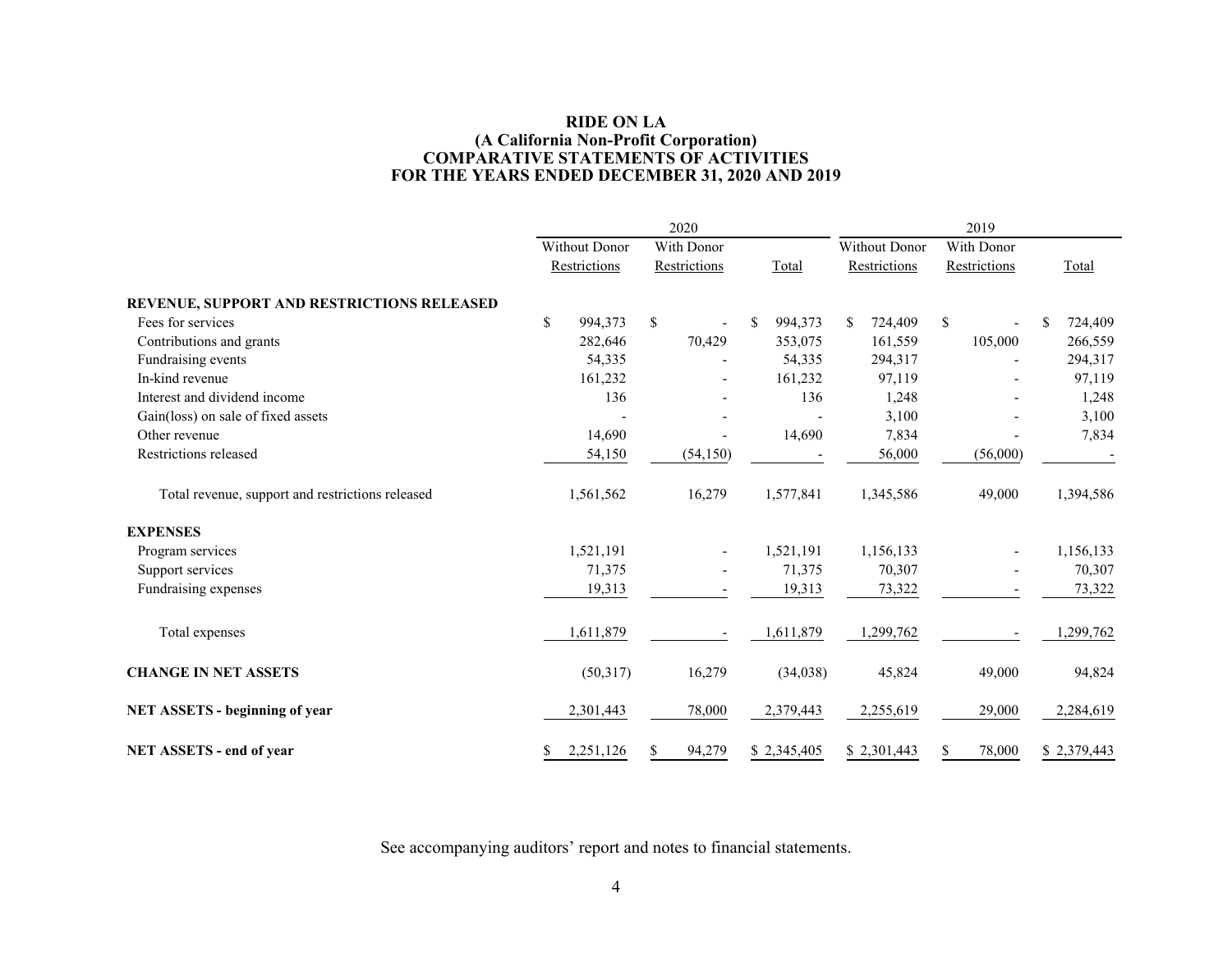# **RIDE ON LA (A California Non-Profit Corporation) COMPARATIVE STATEMENTS OF FUNCTIONAL EXPENSES FOR THE YEARS ENDED DECEMBER 31, 2020 AND 2019**

| Program     | Support                  | Fund-                    | 2020 Total  | Program                 | Support        | Fund-                    | 2019 Total  |
|-------------|--------------------------|--------------------------|-------------|-------------------------|----------------|--------------------------|-------------|
| Services    | Services                 |                          | Expenses    | Services                | Services       |                          | Expenses    |
|             |                          |                          |             |                         |                |                          |             |
| S<br>2,215  | $\mathbb{S}$<br>4,917    | \$<br>$\overline{a}$     | \$<br>7,132 | $\mathbb S$<br>÷,       | \$<br>12,025   | S.<br>$\blacksquare$     | s<br>12,025 |
|             |                          | $\overline{a}$           |             | 4,950                   |                |                          | 4,950       |
| 3,380       |                          | ÷                        | 3,380       | 457                     |                |                          | 457         |
| 2,266       |                          |                          | 2,266       | 12,734                  |                |                          | 12,734      |
|             |                          | 3,000                    | 3,000       |                         |                | 8,984                    | 8,984       |
| 213,781     |                          |                          | 213,781     | 142,456                 |                |                          | 142,456     |
| 11,149      |                          | $\overline{\phantom{a}}$ | 11,149      | 32,950                  |                | $\blacksquare$           | 32,950      |
| 97,232      |                          | $\overline{\phantom{a}}$ | 97,232      | 33,119                  |                | $\overline{\phantom{a}}$ | 33,119      |
| 64,000      |                          | ٠                        | 64,000      | 64,000                  |                |                          | 64,000      |
| 25,848      |                          | ÷                        | 25,848      | 28,524                  |                | $\overline{\phantom{a}}$ | 28,524      |
| 32,825      |                          | ÷,                       | 32,825      | 33,450                  |                | $\overline{a}$           | 33,450      |
| 636,324     | 41,349                   | 12,899                   | 690,572     | 422,679                 | 39,538         | 29,389                   | 491,606     |
| 97,798      | $\overline{\phantom{a}}$ |                          | 97,798      | 62,557                  |                |                          | 62,557      |
|             | 20                       | 200                      | 220         | 1,610                   |                | 2,799                    | 4,409       |
| 29,479      | 21,695                   |                          | 51,174      | 31,107                  | 16,151         |                          | 47,258      |
|             | $\overline{a}$           | 175                      | 175         | $\overline{a}$          |                | 17,440                   | 17,440      |
| 250         | 64                       | $\overline{a}$           | 314         | 247                     | 346            |                          | 593         |
|             |                          | 3,039                    | 3,039       |                         |                | 8,220                    | 8,220       |
| 4,913       | $\overline{\phantom{a}}$ | ٠                        | 4,913       | 245                     | ٠              |                          | 245         |
| 593         |                          | ٠                        | 593         | 115                     | ٠              | $\overline{a}$           | 115         |
| 2,912       |                          |                          | 2,912       | 5,908                   | $\overline{a}$ | 3,000                    | 8,908       |
| 2,610       |                          | ÷,                       | 2,610       | 9,217                   |                |                          | 9,217       |
| 6,556       |                          | $\overline{a}$           | 6,556       | 3,349                   |                |                          | 3,349       |
|             |                          | $\overline{a}$           | 22,780      | 22,180                  |                | $\overline{\phantom{a}}$ | 22,180      |
| 12,950      |                          | ÷,                       | 12,950      | 31,486                  |                | $\overline{a}$           | 31,486      |
| 27,379      |                          | $\overline{a}$           | 27,379      | 27,689                  |                | $\overline{a}$           | 27,689      |
| 27,595      | 1,746                    | $\overline{a}$           | 29,341      | 24,481                  | 2,247          | 3,490                    | 30,218      |
| 1,303       |                          |                          | 1,303       | 367                     |                |                          | 367         |
| 3,059       | 1,584                    | ÷,                       |             | 5,799                   |                |                          | 5,799       |
| 79,375      |                          | $\overline{\phantom{a}}$ | 79,375      | 40,010                  |                | $\blacksquare$           | 40,010      |
| 2,314       |                          | $\overline{a}$           | 2,314       | 5,758                   |                | $\overline{\phantom{a}}$ | 5,758       |
|             |                          |                          |             |                         |                |                          | 3,539       |
| 1,415,097   | 71,375                   | 19,313                   | 1,505,785   | 1,050,983               | 70,307         | 73,322                   | 1,194,612   |
| 106,094     |                          | $\overline{\phantom{a}}$ | 106,094     | 105,150                 |                |                          | 105,150     |
| \$1,521,191 | \$71,375                 | \$19,313                 | \$1,611,879 | \$1,156,133             | \$<br>70,307   | \$73,322                 | \$1,299,762 |
|             | 1,974<br>22,780<br>2,237 |                          | raising     | 1,974<br>4,643<br>2,237 | 3,539          |                          | raising     |

See accompanying auditors' report and notes to financial statements.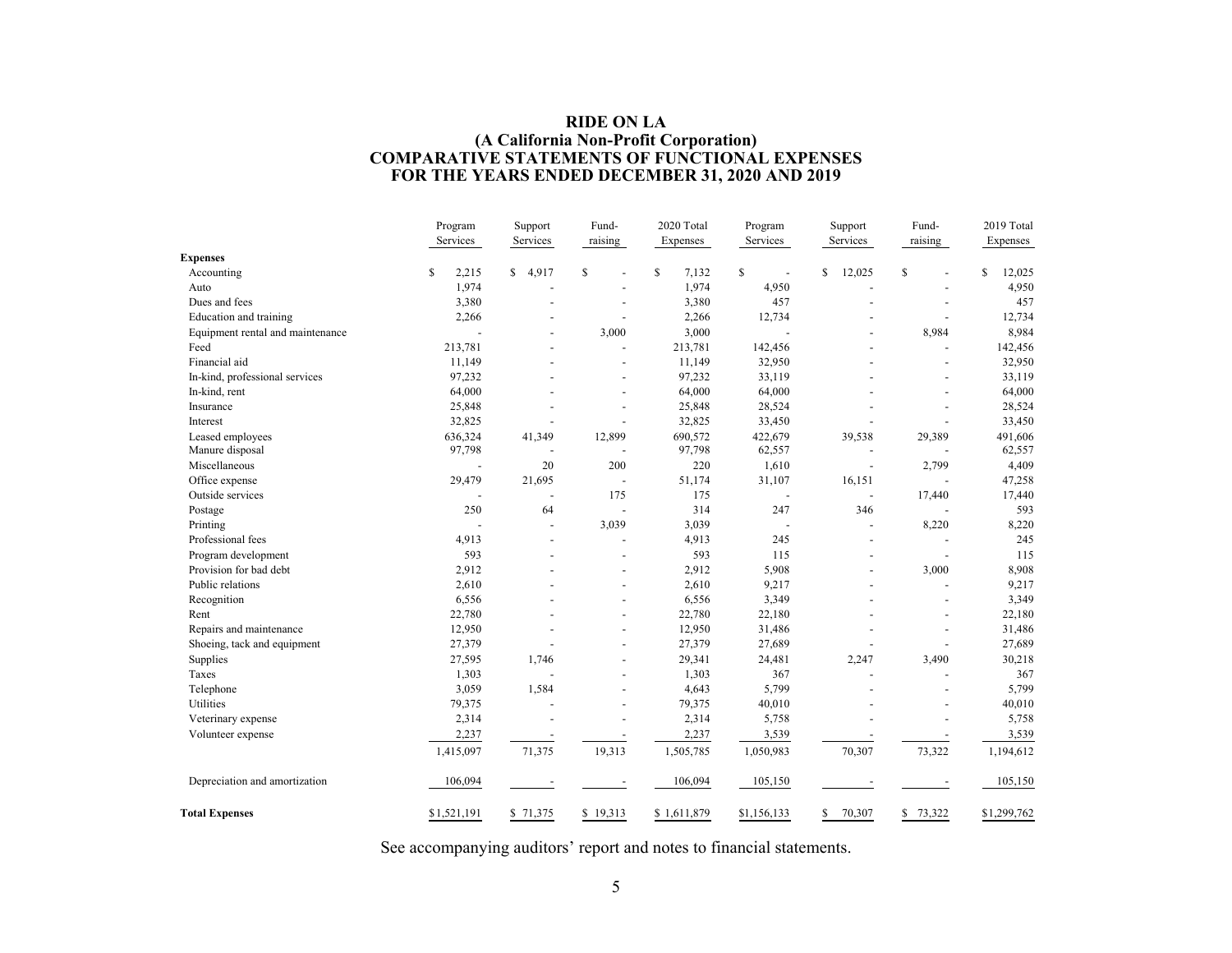#### **RIDE ON LA (A California Non-Profit Corporation) STATEMENT OF CASH FLOWS FOR THE YEAR ENDED DECEMBER 31, 2020 (WITH COMPARATIVE TOTALS FOR 2019)**

|                                                               | 2020           | 2019         |
|---------------------------------------------------------------|----------------|--------------|
| <b>CASH FLOWS FROM OPERATING ACTIVITIES:</b>                  |                |              |
| Change in net assets                                          | \$<br>(34,038) | \$<br>94.824 |
| Adjustments to reconcile change in net assets to net          |                |              |
| cash provided (used) by operating activities                  |                |              |
| Depreciation                                                  | 106,094        | 105,150      |
| Provision for bad debt                                        | 2,912          | 8,908        |
| (Gain) loss on sale of fixed assets                           |                | (3,100)      |
| Grants and fees receivable, net of allowance                  | (29,030)       | (43, 103)    |
| Promises to give, net of allowance                            | 1,000          | 3,000        |
| Increase (decrease) in:                                       |                |              |
| Accounts payable and accrued expenses                         | (5,776)        | 19,296       |
| Accrued payroll and related liabilities                       | (13,940)       | 14,242       |
| Deferred revenue                                              | 322            | 8,984        |
| Total adjustments                                             | 61,582         | 113,377      |
| Net Cash Provided (Used) by Operating Activities              | 27,544         | 208,201      |
| <b>CASH FLOWS FROM INVESTING ACTIVITIES:</b>                  |                |              |
| Payments related to the acquisition of property and equipment | (170, 949)     | (39,691)     |
| Net Cash Provided (Used) by Investing Activities              | (170, 949)     | (39,691)     |
| <b>CASH FLOWS FROM FINANCING ACTIVITIES:</b>                  |                |              |
| Principal repayments on mortgage payable                      | (14,028)       | (13, 404)    |
| Proceeds from Paycheck Protection Program loan                | 118,730        |              |
| Net Cash Provided (Used) by Financing Activities              | 104,702        | (13, 404)    |
| NET INCREASE (DECREASE) IN CASH AND CASH EQUIVALENTS          | (38,703)       | 155,106      |
| CASH AND CASH EQUIVALENTS AT BEGINNING OF YEAR                | 330,322        | 175,216      |
| CASH AND CASH EQUIVALENTS AT END OF YEAR                      | 291,619        | 330,322      |
| Non-cash activities disclosure:                               |                |              |
| In-kind contributions                                         | 161,232<br>\$  | 97,119<br>S  |
| Supplemental disclosure:                                      |                |              |
| Interest expense                                              | \$<br>32,825   | \$<br>33,450 |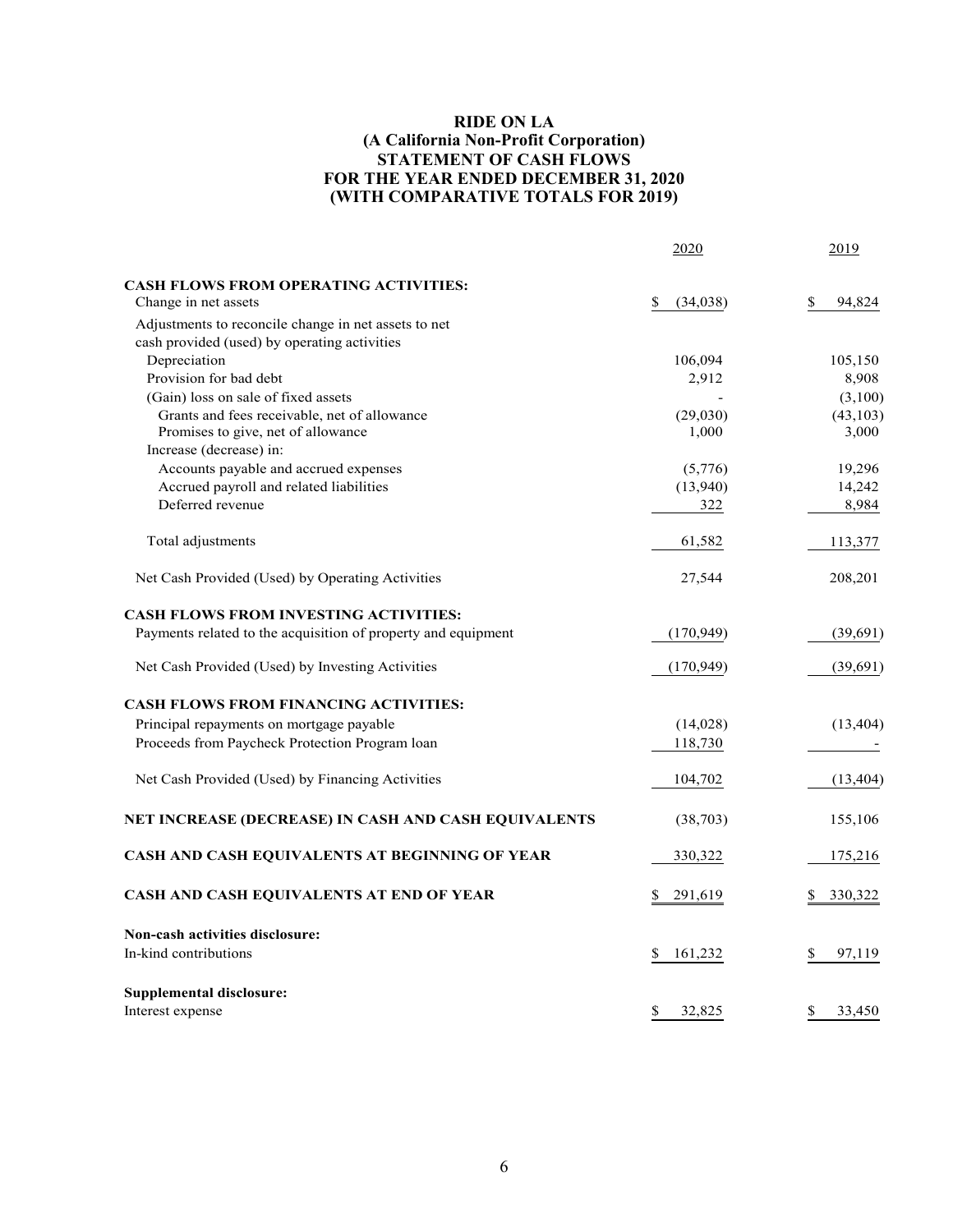## **1. ORGANIZATION**

Ride On LA was founded in 1994 pursuant to the California Non‐Profit Public Benefit Corporation laws and conducts its activities exclusively for charitable and educational purposes within the meaning of Section  $501(c)(3)$  of the U.S. Internal Revenue Code of 1954 under which it is qualified as a tax-exempt organization.

Ride On LA was organized to primarily promote the welfare of at risk youth and people with any type of physical, mental or cognitive disability by means of equine assisted activities and therapies, and by providing instruction and education for all in equestrian-related social, vocational and recreational activities.

Ride On LA's program serves approximately 250 riders each week at two ranches in Los Angeles and Ventura Counties. The program is nationally accredited by PATH International, and the teaching staff includes 9 certified instructors and 6 licensed therapists assisted by over 30 horses. Ride On LA remains the only nationally‐accredited program in Ventura county and the only such program which brings a Physical Therapist to a ranch to use the horses' movement to improve specific medical conditions. About half of the riders have physical disabilities and half are intellectually disabled; many have multiple handicaps requiring extensive staff and volunteer support. About seventy‐five percent of the riders are children. In its 26‐year history, Ride On LA has given over 125,000 lessons and physical therapy treatments to children as young as 2 and adults over the age of 80.

In early 2019 the City of Thousand Oaks approached Ride On LA to assume responsibility for a 20-acre equestrian facility in Newbury Park on an interim basis. On August 1, 2019 Ride On LA assumed management of the Rancho Potrero Community Equestrian Center for a six-month period which was subsequently extended three times through March 31, 2021. In March 2021 the City transferred ownership of Rancho Potrero to the Conejo Recreation and Park District (CRPD). That same month the CRPD entered into a lease with Ride On LA for the long-term operation of a Community Equestrian Education Center at Rancho Potrero operating in partnership with the CRPD, other nonprofits and educational institutions.

In August 2020, Ride On formed Rancho Potrero Trail Rides, LLC (RPTR) as a wholly-owned subsidiary. The intent of RPTR is to promote access to and awareness of open space for individuals of all abilities by providing trail rides on horseback in the open space adjoining RPTR. This operation meets one of the requirements of the lease between Ride On and the CRPD. The purpose of forming a separate LLC is part of a strategy to segregate risk relating to trail rides from core Ride On LA operations. As part of an Operating Agreement, Ride On LA provided start-up equipment and funds to commence operation which RPTR will repay over the course of 2021. As of December 31, 2020, RPTR recorded a net loss of \$66,346 and the funds due to Ride On LA from RPTR totaled \$66,346.

During the year ended December 31, 2020, the program operations of Ride On LA were severely impacted by the COVID-19 pandemic. Ride On ceased delivering service entirely from March 11, 2020 until June 1 and then again in December 11 for the remainder of the year. From June 1 until December 11 Ride On LA was operating at about 25% of its pre-COVID capacity.

In 2020 Ride On LA operates four facilities: two small ranches in Chatsworth comprising 5‐acres total, and two park sites in Newbury Park comprising 33 acres operated in partnership with the Conejo Recreation and Park District.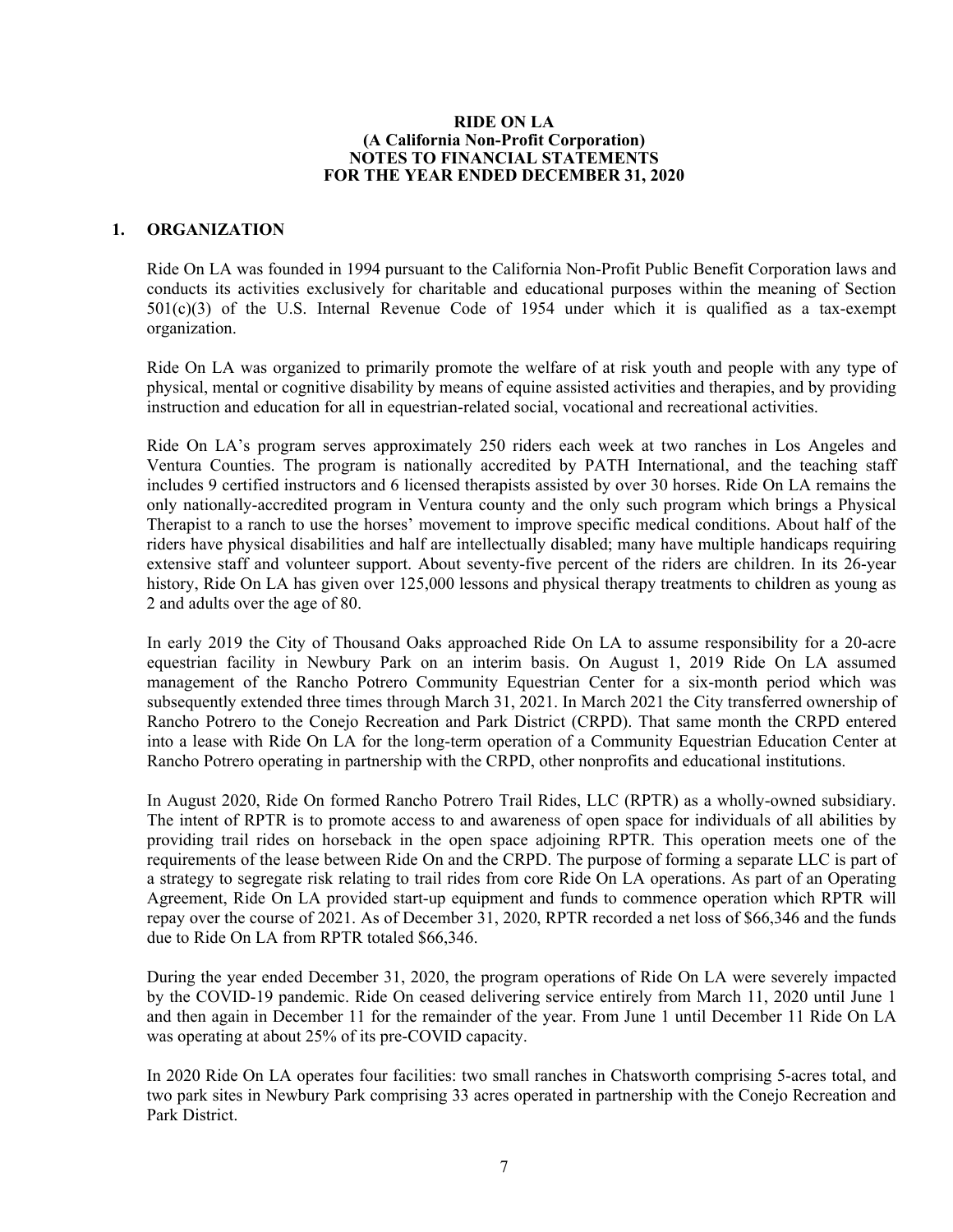#### **2. GRANTS AND FEES RECEIVABLE, NET OF ALLOWANCE**

Grants and fees receivable at December 31, 2020 consist of the following:

|                                                    | Amount   |
|----------------------------------------------------|----------|
| Rancho Potrero Trail Rides, LLC                    | 66,346   |
| Fees and other receivables                         | 14,017   |
| Total receivables                                  | 80,363   |
| Less allowance for uncollectible receivable        | (9, 562) |
| Net grant and fees receivable at December 31, 2020 | 70.801   |

Ride On LA completed construction of an Education and Therapy Building in June of 2016 partially funded by two grants from the City of Los Angeles. These grants provide for a right of recapture should Ride On LA cease to furnish continuous service for a 6-year period following completion of the related building project. The recapture right is evidenced by a secured promissory note, which was executed on September 16, 2015 and November 4, 2015. These notes, in the amounts of \$400,000 and \$250,000 respectively, will be reduced over a six year period as Ride On LA delivers service as required under the terms of the grant from the City of Los Angeles. The \$650,000 promissory note will be reduced ratably over the next 26 calendar quarters. Each quarter Ride On LA submits documentation to the City satisfying its service payback requirement. Management estimates that Ride On LA's failure to meet the Service Payback provisions of the grant is remote. By December 31, 2020 Ride On LA had submitted 18 quarterly reports of the 26 required.

|                                          | Amount    |
|------------------------------------------|-----------|
| Note due City of Los Angeles             | 650,000   |
| Service Payback through 12/31/2020       | (450,000) |
| Balance Service Payback as of 12/31/2020 | 200,000   |

#### **3. PROMISES TO GIVE, NET OF ALLOWANCE**

Unconditional promises to give are measured as Level 1 inputs using market prices and are stated at fair value. Promises to give at December 31, 2020 are as follows:

|                                                         | Level 1 |
|---------------------------------------------------------|---------|
| Receivable in less than one year                        | 1.250   |
| Receivable in one to five years                         |         |
| Total unconditional promises to give                    | 1,250   |
| Less allowance for uncollectible promises to give       | (110)   |
| Less unamortized discount at 9%                         | (127    |
| Net unconditional promises to give at December 31, 2020 | 1.013   |

The promises to give were discounted, using an interest rate of 9%, to reflect net present value. The unamortized discount is based on a risk free rate and additional market risk factor.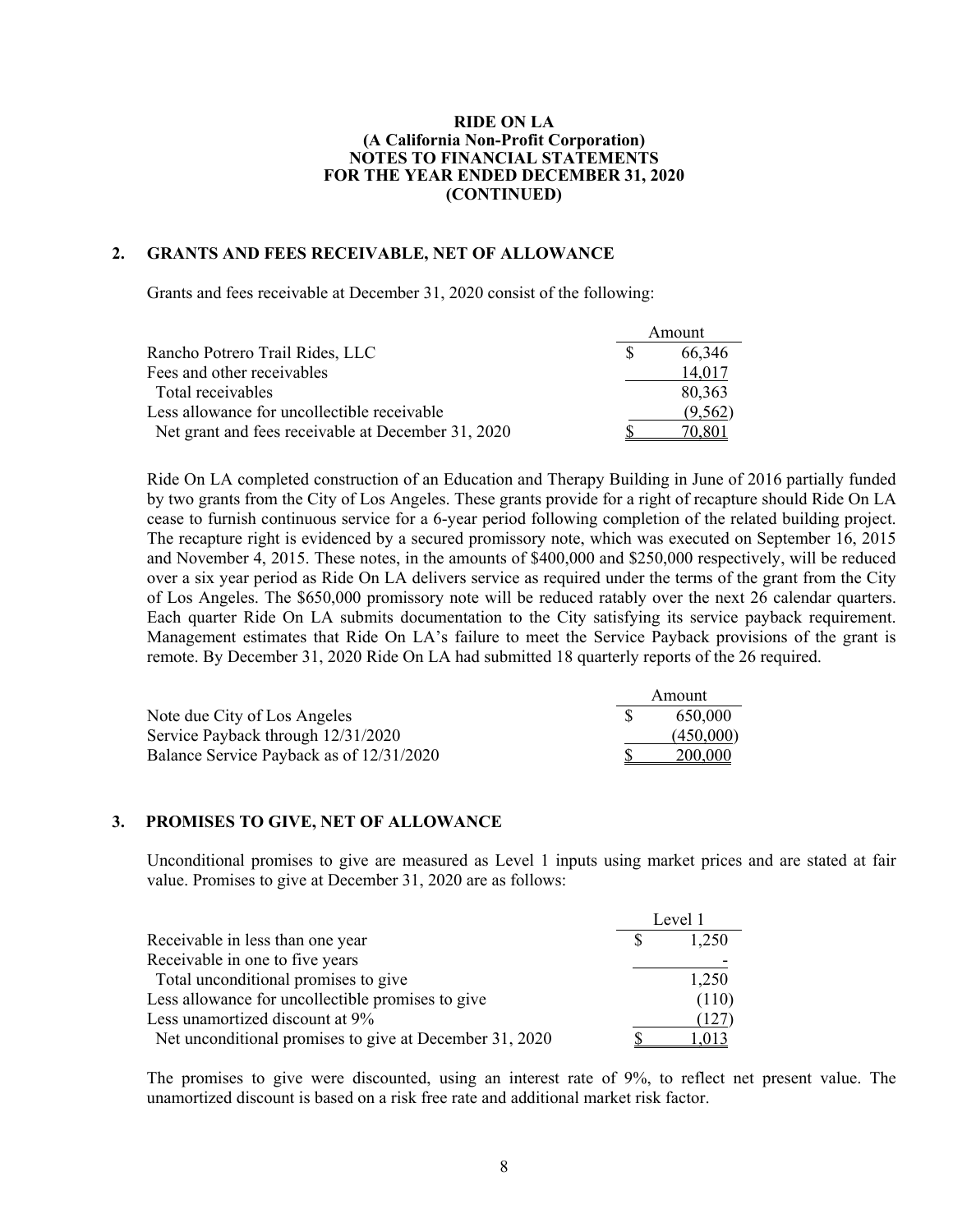## **4. PROPERTY AND EQUIPMENT, NET**

Property and equipment consists of the following at December 31, 2020:

|                                   | Amount      |
|-----------------------------------|-------------|
| <b>Buildings</b>                  | 2,207,892   |
| Horses                            | 73,775      |
| Land                              | 859,661     |
| Leasehold Improvements            | 545,283     |
| Machinery and Equipment           | 392,152     |
|                                   | 4,078,763   |
| <b>Accumulated Depreciation</b>   | (1,291,840) |
| Total Property and Equipment, net | 2,786,923   |

Total depreciation expense for the year ended December 31, 2020 is \$106,094.

#### **5. DEFERRED REVENUE**

During the year ended December 31, 2020 Ride On LA collected funds in the amount of \$19,509 for riding dues. The activity for the year ended December 31, 2020 for deferred revenue is as follows:

|                                        |              | Amount    |
|----------------------------------------|--------------|-----------|
| Beginning balance at December 31, 2020 | <sup>S</sup> | 19,187    |
| <b>Additions</b>                       |              | 19,509    |
| Reductions                             |              | (19, 187) |
| Ending balance at December 31, 2020    |              | 19.509    |

## **6. PAYCHECK PROTECTION PROGRAM LOAN**

During the year ended December 31, 2020 Ride On LA received a Paycheck Protection Program (PPP) loan for \$118,730 to address the impact of the COVID-19 pandemic described in Note 13.

The PPP, which was established as part of the Coronavirus Aid, Relief and Economic Security Act ("CARES Act"), provides for loans to qualifying organizations for amounts up to 2.5 times of the average monthly payroll expenses of the qualifying organization. The loan and accrued interest is forgivable after either eight weeks or twenty-four weeks as long as the borrower uses the loan proceeds for eligible purposes such as payroll, benefits, rent and utilities, and maintains its payroll levels.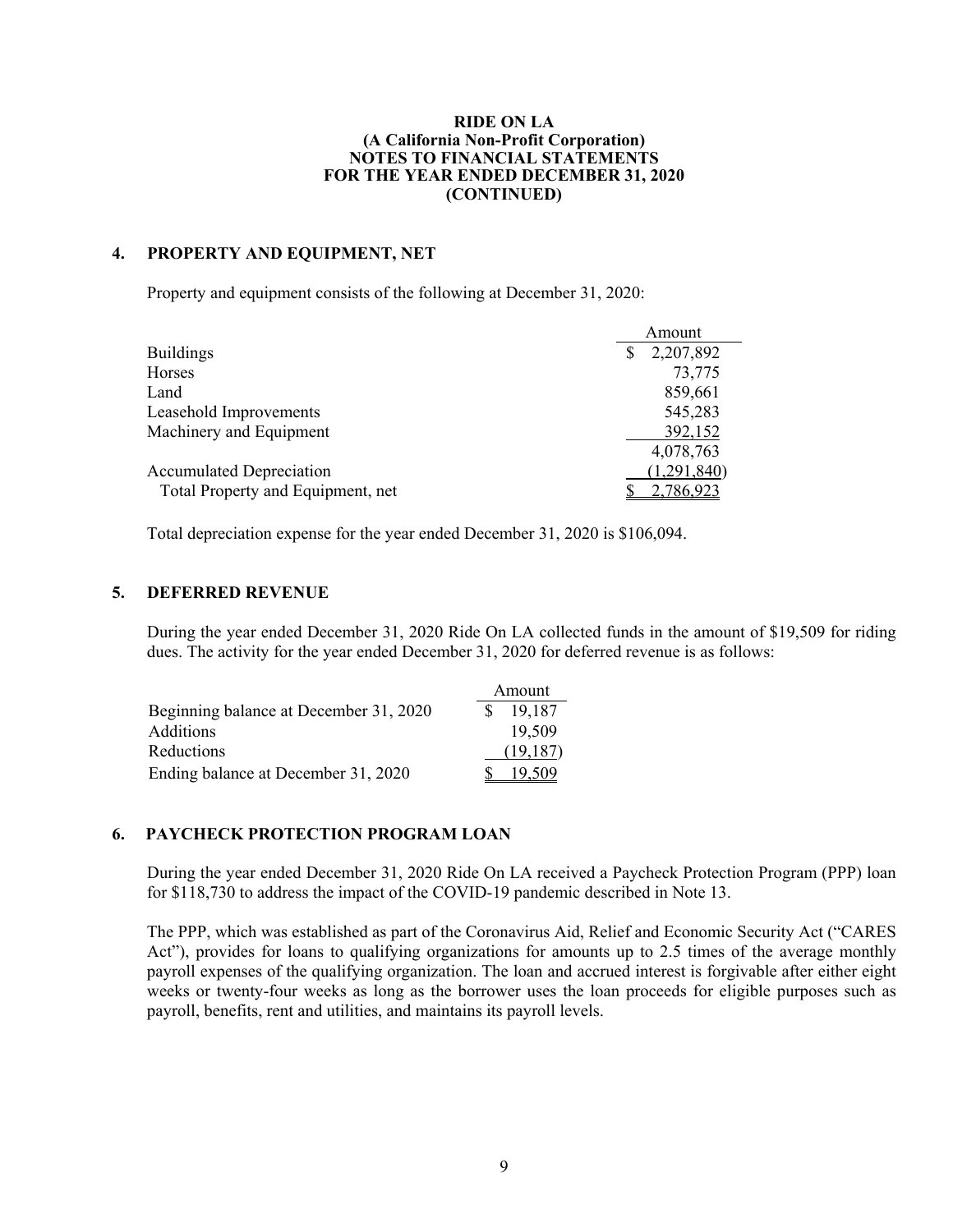## **7. MORTGAGE PAYABLE**

In April 2008 Ride On LA purchased an operating facility in Chatsworth, California for \$1,113,001 and obtained a related mortgage of \$824,250. This mortgage was refinanced in April 2018 in the amount of \$650,000 with interest fixed at 5.18% and monthly payments of \$3,904 per month for a period of 10 years. Interest costs incurred during the year end December 31, 2020 were \$32,825. The balance owed at December 31, 2020 was \$615,542.

Minimum annual anticipated principal payments under the mortgage payable at December 31, 2020 are as follows:

| Year Ended December 31, | Amount  |
|-------------------------|---------|
| 2021                    | 46,853  |
| 2022                    | 46,853  |
| 2023                    | 46,853  |
| 2024                    | 46,853  |
| Thereafter              | 428,130 |
| Total                   | 615,542 |

## **8. SOURCES OF SUPPORT**

Sources of contributions and grants received are as follows for the year ending December 31, 2020:

| Without donor restrictions:                         | Amount      |
|-----------------------------------------------------|-------------|
| Corporations                                        | \$<br>2,500 |
| Foundations                                         | 10,604      |
| Individuals                                         | 269,542     |
| Total sources of support without donor restrictions | 282,646     |
| With donor restrictions:                            |             |
| Foundations                                         | 70,429      |
| Total sources of support with donor restrictions    |             |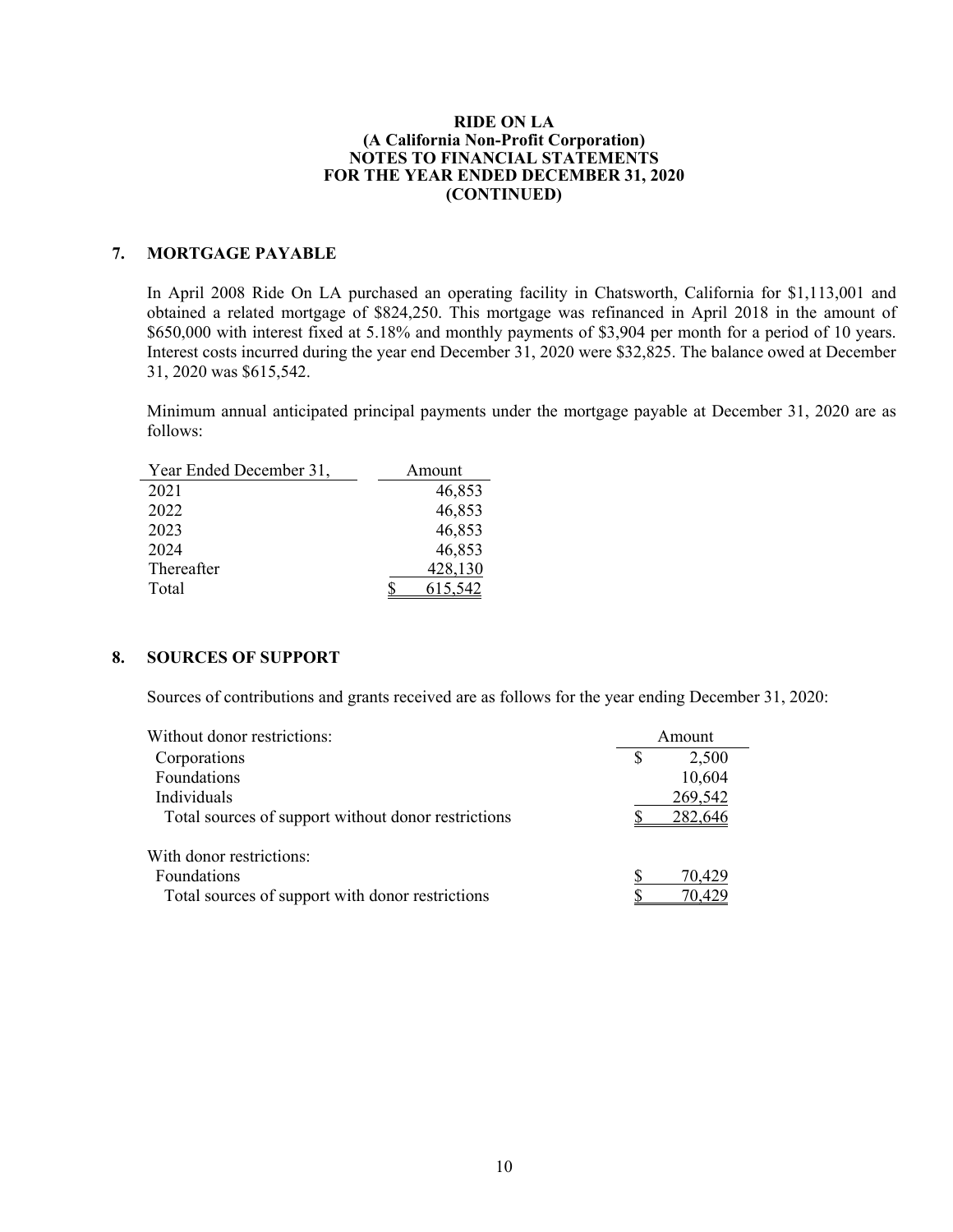#### **9. FUNDRAISING EVENTS**

Ride On LA conducted various special events and formalized its capital fundraising activities during the year. The revenue and expenses for these fund development activities for the year ended December 31, 2020 were as follows:

|                  | Revenue | Expenses                 | Net Revenue |
|------------------|---------|--------------------------|-------------|
| Capital Campaign | 00      | $\overline{\phantom{0}}$ | 100         |
| Special Events   | 54.335  | (6.414)                  | 47.921      |
| Total            | 54 435  |                          |             |

## **10. IN-KIND CONTRIBUTIONS**

For the year ended December 31, 2020, Ride On LA recorded total in-kind contributions of \$161,232.

In-kind contributions are recorded at their fair market value; at December 31, 2020 consist of the following:

|                                            | Amount |          |
|--------------------------------------------|--------|----------|
| Legal Services                             |        | 85,232   |
| Professional IT Services                   |        | 12,000   |
| Rent – CRPD Walnut Grove Equestrian Center |        | 64,000   |
| Total In-Kind Contributions                |        | 161.232. |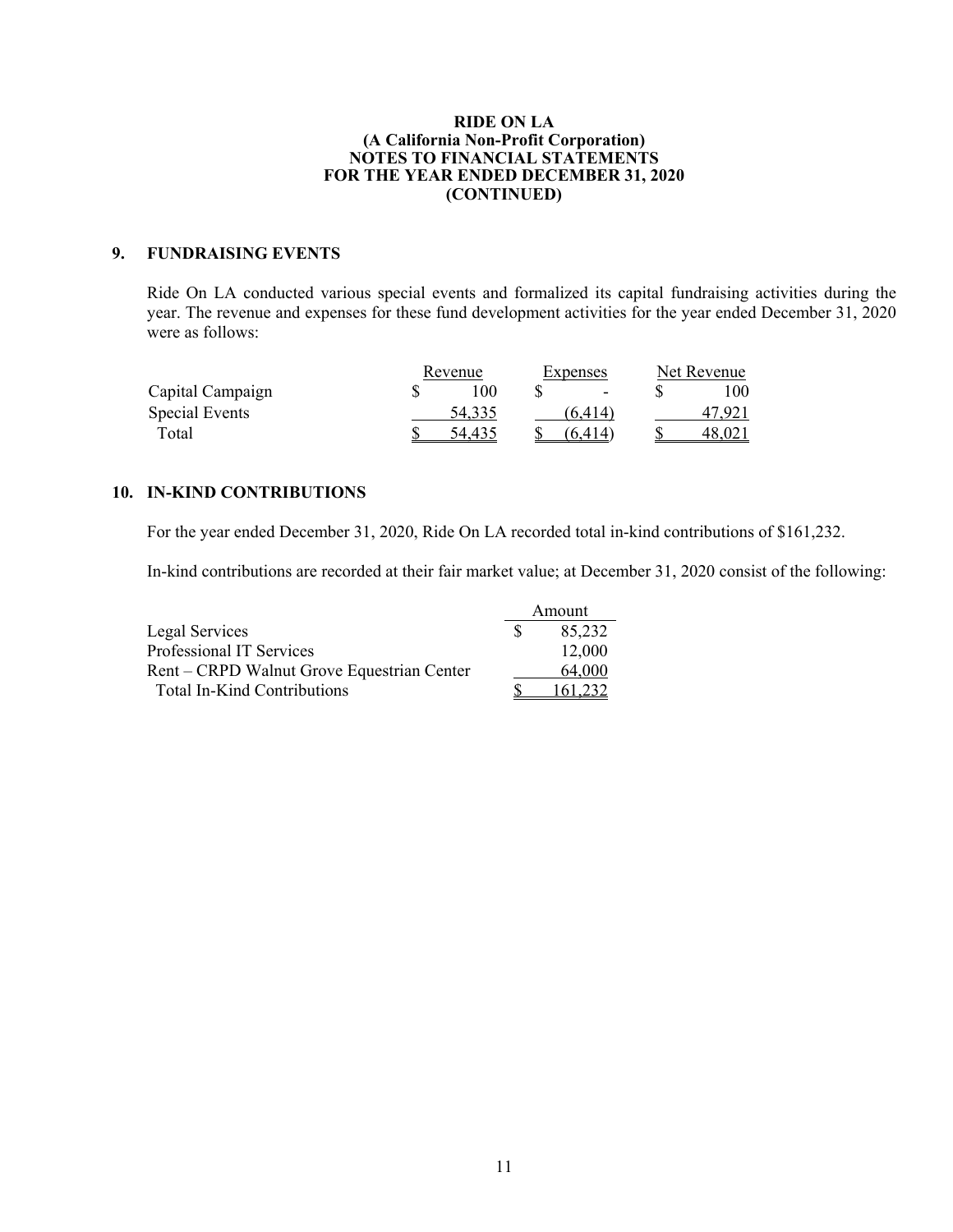## **11. NET ASSETS WITH DONOR RESTRICTIONS**

Net assets with donor restrictions at December 31, 2020 consist of amounts restricted by donor-imposed stipulations, and are available for the following purposes:

|                                     | Balance at  |   |        |   |              |   | Balance at |
|-------------------------------------|-------------|---|--------|---|--------------|---|------------|
| <b>Funding Source</b>               | 12/31/19    |   | Income |   | Expenditures |   | 12/31/20   |
| Capital Campaign                    | \$<br>9,000 | S |        | S |              | S | 9,000      |
| City of Thousand Oaks -             |             |   |        |   |              |   |            |
| Community endowment                 |             |   | 3,750  |   | (1,875)      |   | 1,875      |
| City of Thousand Oaks - Rancho      |             |   |        |   |              |   |            |
| Potrero                             |             |   | 51,179 |   |              |   | 51,179     |
| City of Thousand Oaks – SFEF        | 10,000      |   |        |   | (10,000)     |   |            |
| Conejo Recreation and Park District | 25,000      |   | 12,500 |   | (10,275)     |   | 27,225     |
| County of Ventura                   | 4,000       |   |        |   |              |   | 4,000      |
| Livingston Memorial Foundation      |             |   | 3,000  |   | (2,000)      |   | 1,000      |
| Samuelsson Foundation               | 15,000      |   |        |   | (15,000)     |   |            |
| <b>Sherwood Cares Foundation</b>    | 15,000      |   |        |   | (15,000)     |   |            |
|                                     | 78,000      |   | 70,429 |   | (54, 150)    |   | 94,279     |

Expenditures of donor-restricted net assets during the year ended December 31, 2020 were:

| Grant                               | <b>Expense Purpose</b>                   | Amount |
|-------------------------------------|------------------------------------------|--------|
| City of Thousand Oaks               | Capital Improvements                     | 11,875 |
| Conejo Recreation and Park District | Capital Improvements                     | 10,275 |
| Livingston Memorial Fdn             | Scholarships for Youth                   | 2,000  |
| Samuelsson Foundation               | Scholarships - Ventura County            | 15,000 |
| <b>Sherwood Cares Foundation</b>    | Scholarships for Ventura County Children | 15,000 |
| <b>Total Expenditures</b>           |                                          | 54,150 |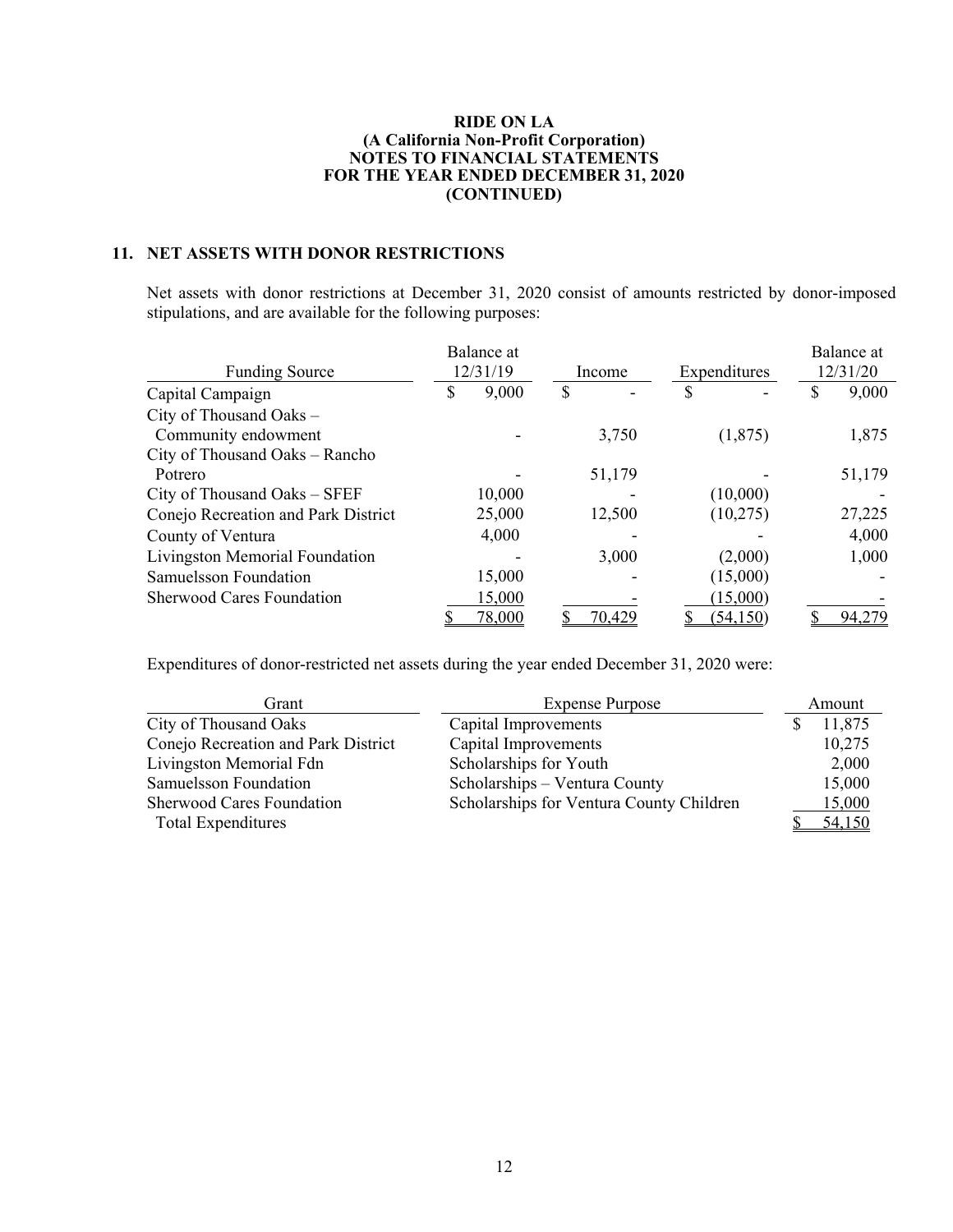## **12. COMMITMENTS**

Ride On LA is obligated under one equipment, and two operating facility leases. The equipment lease for two copiers is for \$405 a month and will expire in March 2024. The Chatsworth facility lease, for a two-acre ranch where it has operated since 1994, expires on January 31, 2021. The Thousand Oaks lease is for exclusive use of a thirteen-acre park site owned by Conejo Recreation and Park District. This lease cost is \$40 per year for a 40-year period expiring in July 2040 but is renewable annually. Management estimates the fair value of this contributed lease at \$64,000 annually.

Minimum annual anticipated payments under the facility leases are as follows:

| Year Ended December 31, | Amount |
|-------------------------|--------|
| 2021                    | 1,955  |
| 2022                    | 40     |
| 2023                    | 40     |
| 2024                    | 40     |
| 2025                    | 40     |
| Thereafter              | 600    |
| Total                   |        |

Total rental expense, including in-kind, for the year ended December 31, 2020 was \$86,780. Total rental expense for equipment for the year ended December 31, 2020 was \$4,860 and is included in office expenses on the comparative statements of functional expenses.

## **13. CONTINGENCIES**

## *Contracts and Grants*

Costs recorded under public grants and contracts are subject to disallowance upon audits directed by funding agencies.

## *COVID-19*

On March 11, 2020 the World Health Organization declared the novel strain of coronavirus (COVID-19) a global pandemic and recommended containment and mitigation measures worldwide. The ultimate financial impact and duration of these events cannot be reasonably estimated at this time.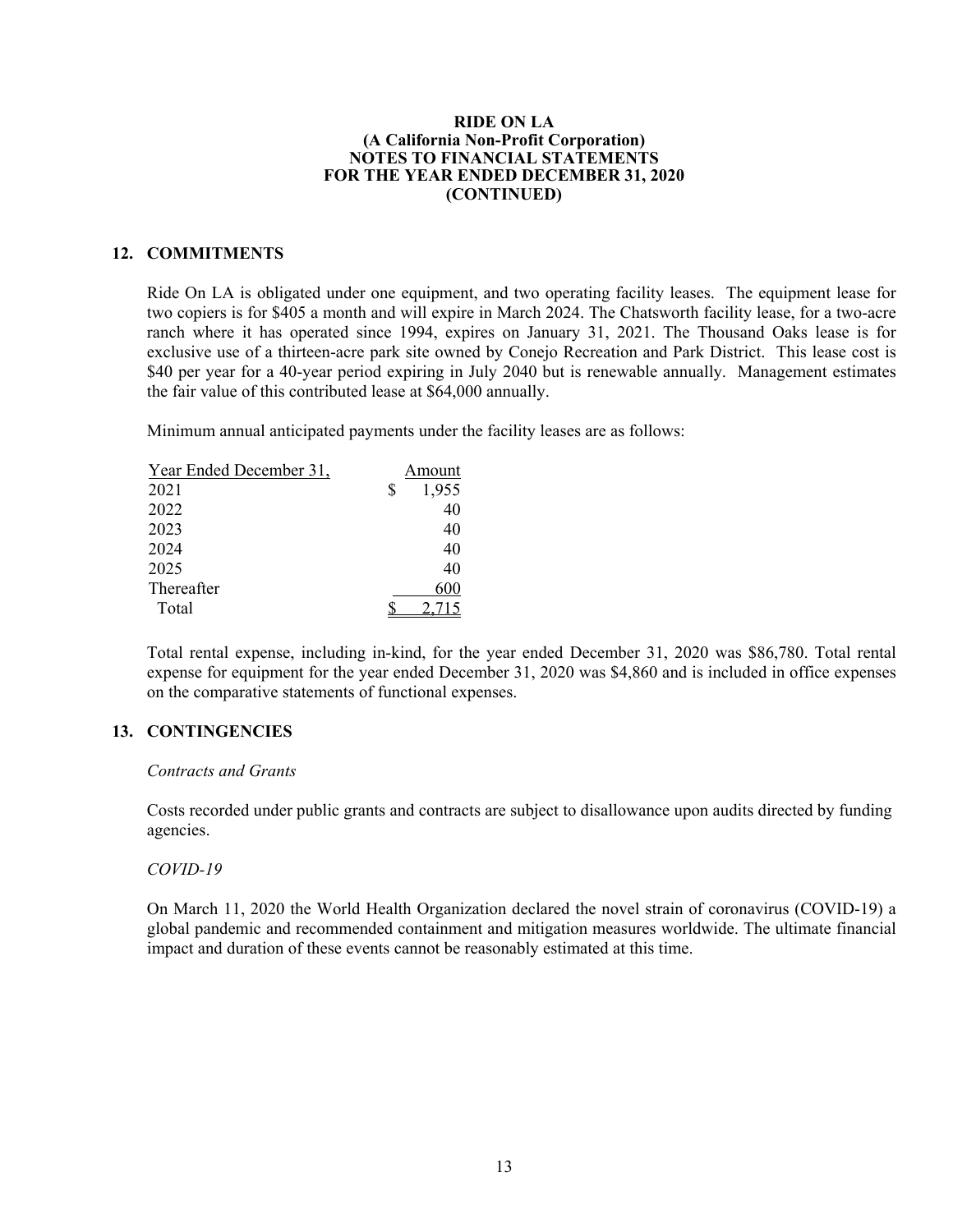#### **14. LIQUIDITY AND FUNDS AVAILABLE**

The total financial assets held by Ride On LA at December 31, 2020 and the amount of those financial assets that could be made available for general expenditure within one year of the date of the statement of financial position are summarized in the following table:

|                                                           | December 31, 2020 |         |  |
|-----------------------------------------------------------|-------------------|---------|--|
| Financial assets                                          |                   |         |  |
| Cash and cash equivalents                                 | \$                | 291,619 |  |
| Grants and fees receivable, net of allowance              |                   | 70,801  |  |
| Promises to give, net of allowance                        |                   | 1,013   |  |
| Total financial assets                                    |                   | 363,433 |  |
| Less donor-imposed restrictions:                          |                   |         |  |
| Designated Funds                                          |                   | (94.27  |  |
| Financial assets available to meet cash needs for general |                   |         |  |
| expenditures within one year                              |                   |         |  |

In addition to existing financial assets available to meet general expenditures within one year Ride On LA receives significant contributions restricted by donors, and considers contributions restricted for programs which are ongoing, major, and central to its annual operations to be available to meet cash needs for general expenditures. Ride On LA manages its liquidity and reserves following three guiding principles: Operating within a prudent range of financial soundness and stability, maintaining adequate liquid assets to fund nearterm operating needs, and maintaining sufficient reserves to provide reasonable assurance that long-term obligations will be discharged. Ride On LA has a liquidity policy to maintain current financial assets less current liabilities at a minimum of 60 days operating expenses and has a policy to target a year-end balance of reserves of unrestricted, undesignated net assets at 60 to 90 days of expected expenditures. To achieve these targets, the entity forecasts its future cash flows and monitors its liquidity quarterly, and monitors its reserves ring the year ended December 31, 2020 the level of liquidity and reserves was managed within the policy requirements.

#### **15. FINANCIAL AID**

Ride On LA has adopted a policy of providing ridership services to certain designated individuals at no cost to them. The related billed receivables are forgiven, upon approval, and recognized as Financial Aid expense in the Statement of Functional Expenses. Beyond that, Ride On LA gave scholarships ranging from free lessons to ½ price for 444 lessons or treatments, about 25% of all lessons. Total estimated scholarship expense for the year ending December 31, 2020 is \$11,149.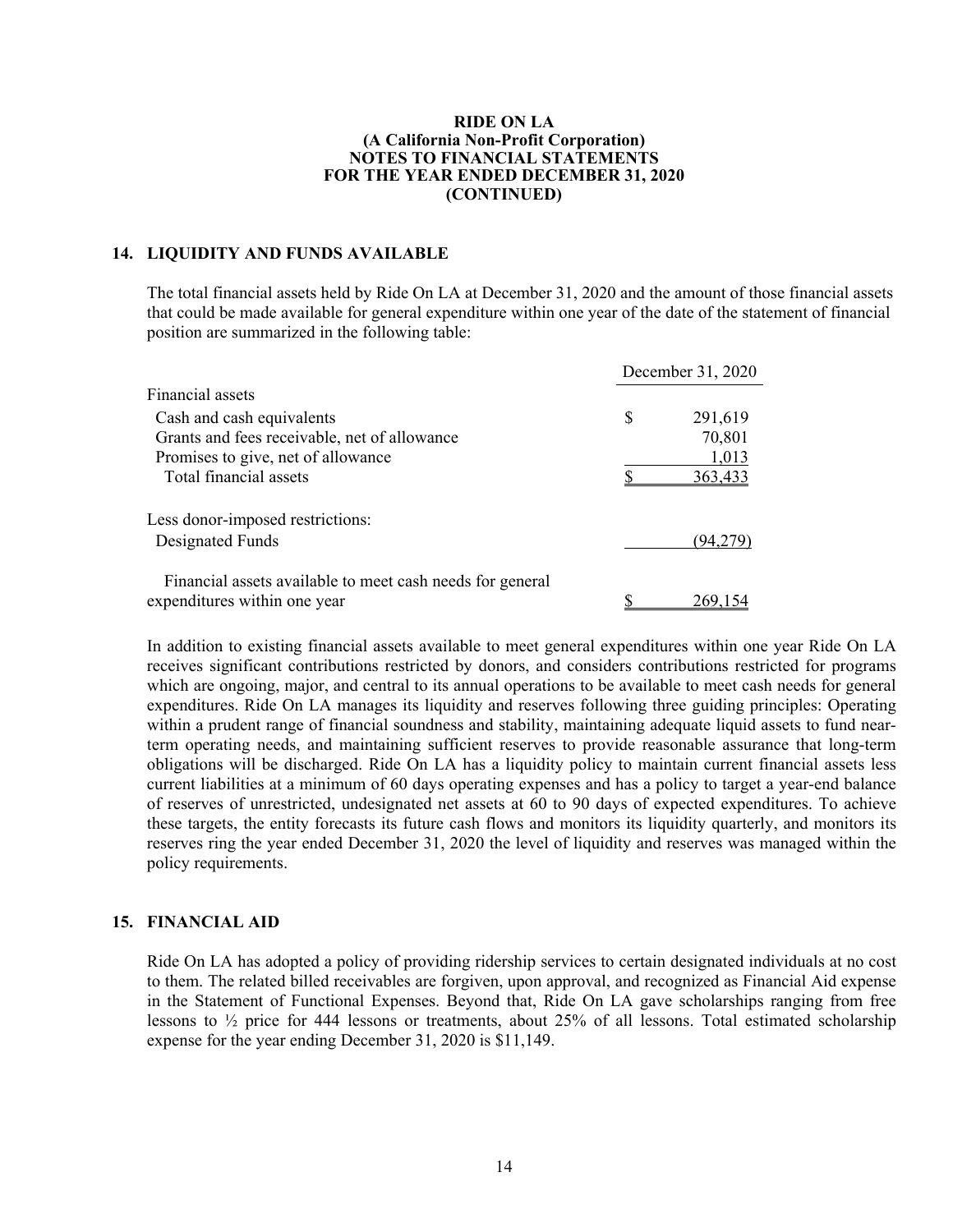#### **16. CONCENTRATION RISK**

The majority of Ride On LA's contributions and grants are received from corporations, foundations, and individuals located in the greater Los Angeles metropolitan area and from agencies of the state of California. As such, Ride On LA's ability to generate resources via contributions and grants is dependent upon the economic health of that area and of the state of California. An economic downturn could cause a decrease in contributions and grants that coincides with an increase in demand for Ride On LA's services.

#### **17. SUBSEQUENT EVENTS**

Ride On LA has evaluated events and transactions occurring subsequent to the statement of financial position date of December 31, 2020 for items that should potentially be recognized or disclosed in these financial statements. The evaluation was conducted through October 19, 2021, the date these financial statements were available to be issued. The following material events or transactions were noted to have occurred:

On November 2, 2020 the owners of the 2-acre facility where Ride On LA began operating in 1994 notified Ride On LA of their desire to sell the property. In accordance with the provisions of the lease, that lease was terminated on February 1, 2021.

On January 20, 2021 Ride On received a second round of funding from the PPP Loan program in the amount of \$138,730. In March of 2021, the entire loan balance from the first round of PPP funding, \$118,700, was forgiven. Management estimates that the full amount of the second PPP loan will be forgiven by December 31, 2021.

On March 18, 2021 Ride On and the Conejo Recreation and Park District entered into a 40-year lease for the operation of the 20-acre Rancho Potrero Community Equestrian Center in Newbury Park at a cost of \$40 per year.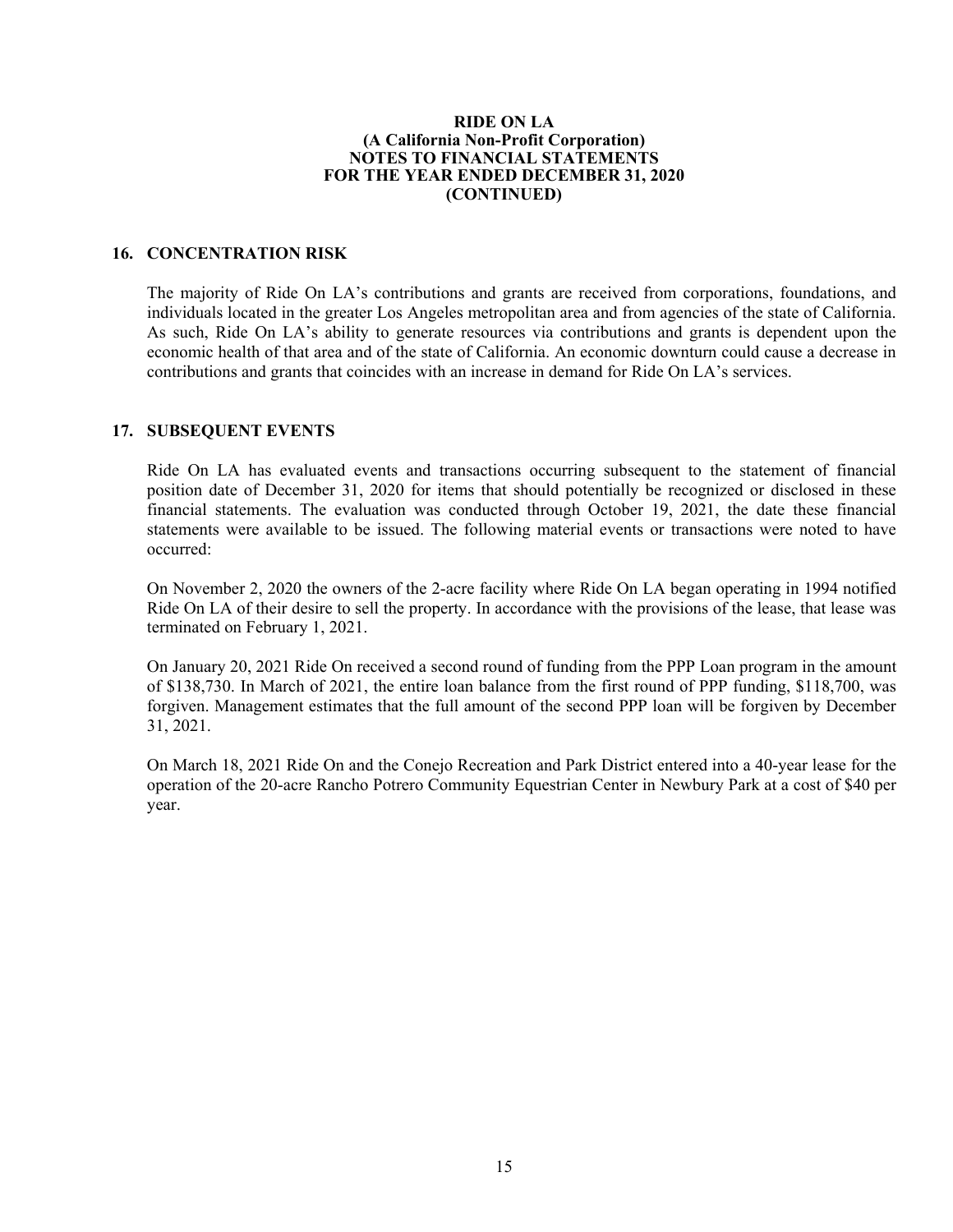#### **18**. **SUMMARY OF SIGNIFICANT ACCOUNTING POLICIES**

The financial statements of Ride On LA exclude the accounts of its wholly-owned subsidiary, Rancho Potrero Trail Rides, LLC and are intended only for the purposes of submission to the County of Los Angeles, and the City of Chatsworth, to meet government contracting requirements, requesting Grantors, banking institutions and those deemed necessary by the Board of Directors of Ride On LA.

Ride On LA prepares its financial statements in accordance with generally accepted accounting principles (GAAP) promulgated in the United States of America for. The significant accounting and reporting policies used by Ride On LA are described below to enhance the usefulness and understandability of the financial statements.

#### *Net Assets*

The financial statements report net assets and changes in net assets in two classes that are based upon the existence or absence of restrictions on use that are placed by its donors, as follows:

- *• Net assets without donor restrictions.* Net assets without donor restrictions are resources available to support operations. The only limits on the use of net assets without donor restrictions are the broad limits resulting for the nature of the organization, the environment in which it operates, the purposes specified in its corporate documents and its application for tax-exempt status, and any limits resulting from contractual agreements with creditors and others that are entered into in the course of its operations.
- *Net assets with donor restrictions*. Net assets with donor restrictions are resources that are restricted by a donor for use for a particular purpose or in a particular future period. Ride On LA's unspent contributions are classified in this class if the donor limited their use. When a donor's restriction is satisfied, either by using the resources in the manner specified by the donor or by the passage of time, the expiration of the restriction is reported in the financial statements by reclassifying the net assets from net assets with donor restrictions to net assets without donor restrictions. Net assets restricted for acquisition of buildings or equipment (or less commonly, the contribution of those assets directly) are reported as net assets with donor restrictions until the specified asset is placed in service by Ride On LA, unless the donor provides more specific directions about the period of its use.

All revenues and net gains are reported as increases in net assets without donor restrictions in the statement of activities unless the use of the related resources is subject to net assets with donor restrictions. All expenses and net losses other than losses on endowment investments are reported as decreases in net assets without donor restrictions.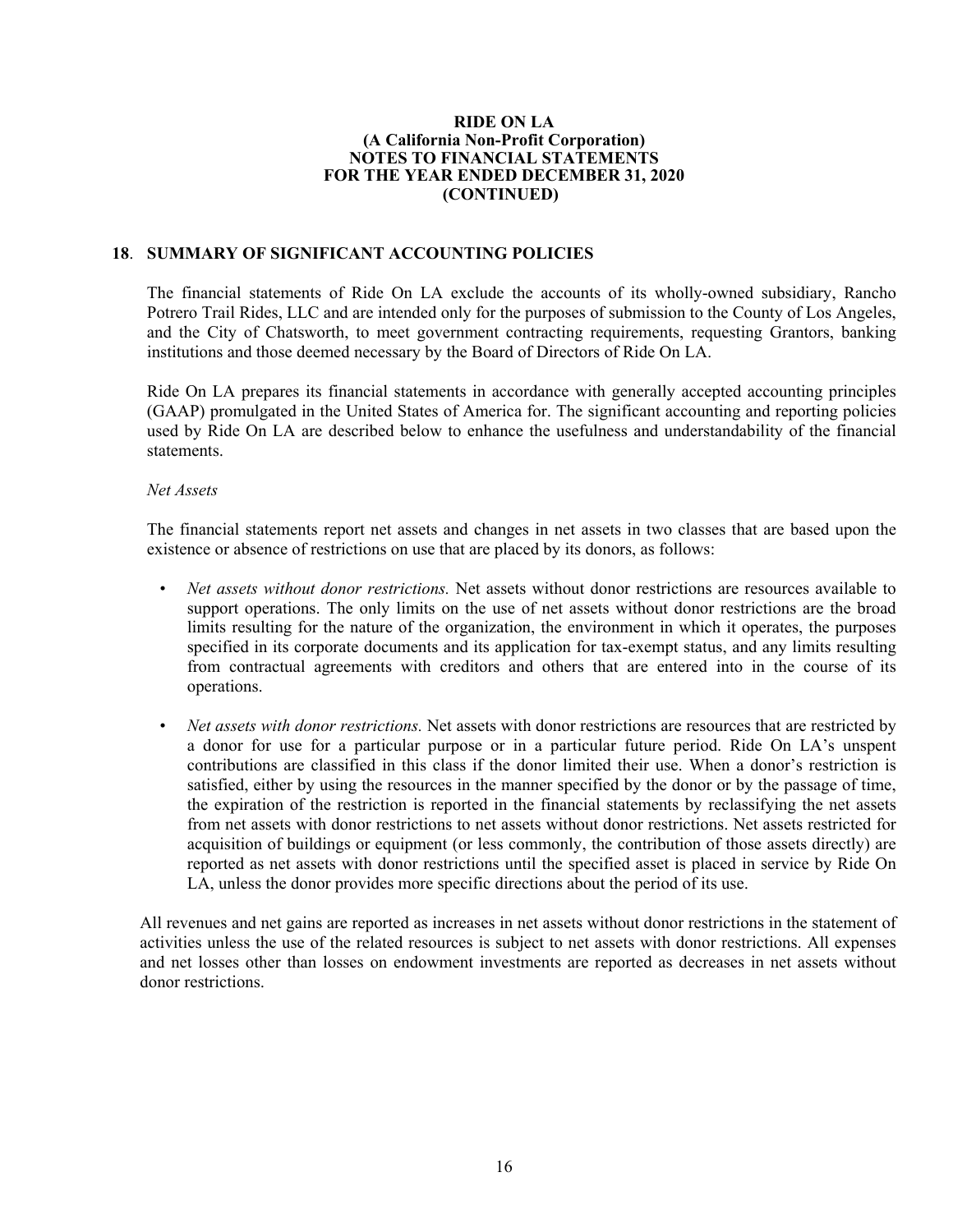## **18. SUMMARY OF SIGNIFICANT ACCOUNTING POLICIES - Continued**

## *Cash and Cash Equivalents*

Cash and cash equivalents are short term, interest bearing, highly liquid investments with original maturities of three months or less, unless the investments are held for meeting restrictions of a capital or endowment nature. At year-end, and throughout the year, Ride On LA's cash balances, deposited in one bank, exceeded federally insured limits. Management believes Ride On LA is not exposed to any significant credit risk on cash and cash equivalents.

#### *Grants and Fees Receivable, Net of Allowance*

Receivables consist of grants from the City of Thousand Oaks, the Conejo Recreation and Park District, and fees receivable due from riding lessons. Any amount that is denied for reimbursement is written off when the Institute receives notification from the grantor agency. Management provides for probable uncollectible amounts through a provision for bad debt and an adjustment to a valuation allowance based on its assessment of the current status of individual accounts. As of December 31, 2020, Ride On LA has made a provision of \$9,562 for possible uncollectible or disallowed revenues.

#### *Promises to Give, Net of Allowance*

Promises to give were recognized at fair value of the promise. Management provides for probable uncollectible amounts through a provision for an adjustment to a valuation allowance based on its assessment of the current status of individual accounts. Balances that remain outstanding after management has used reasonable collection efforts are written off through a charge to the valuation allowance and a credit to accounts receivable.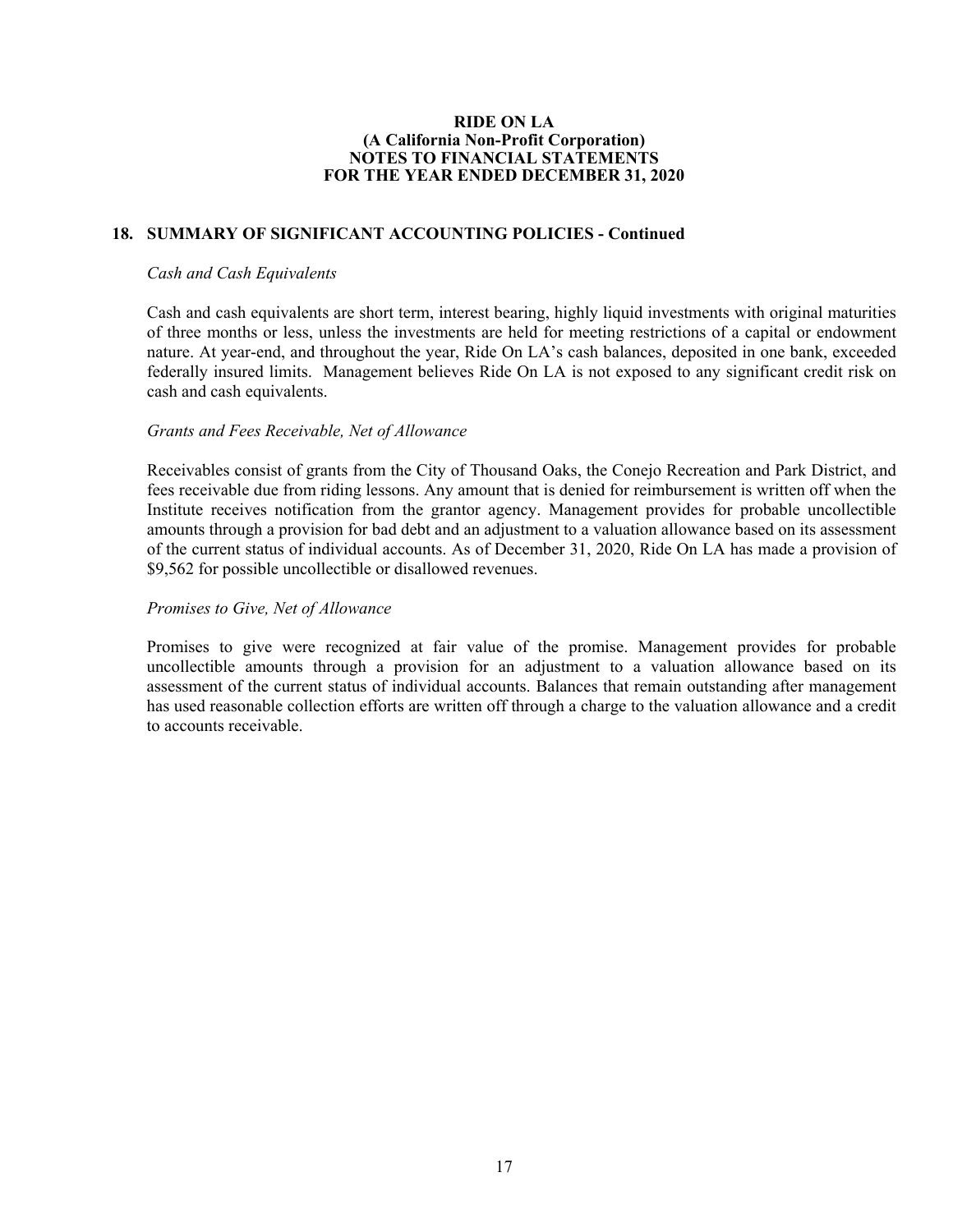## **18. SUMMARY OF SIGNIFICANT ACCOUNTING POLICIES - Continued**

## *Deposits and Prepaid Expenses*

Prepaid deposits and other costs are expensed ratably over their respective terms of agreement.

#### *Property and Equipment, Net*

Land, buildings, building improvements, property, and equipment consist of the cost of fixed assets which are depreciated on the straight-line method over their estimated useful lives. Fully depreciated assets are retained in the accounts until their retirement. Purchases of small items are expensed as acquired. All land, buildings, and property are capitalized. Equipment with an estimated life that exceeds one year and with a cost greater than \$1,000 must be capitalized.

The estimated useful lives of the assets are as follows:

| <b>Buildings</b>        | 30 to 39 years |
|-------------------------|----------------|
| <b>Horses</b>           | 5 to 10 years  |
| Leasehold improvements  | 15 years       |
| Machinery and equipment | 5 to 10 years  |

Property and equipment are reviewed for impairment when a significant change in the asset's use or another indicator of possible impairment is present. No impairment losses were recognized in the financial statements in the current period.

## *Vacation Policy*

Accrued vacation benefits are accrued on a monthly basis. Full-time employees accrue vacation time based upon years of service to Ride On LA as follows:

| Years Employed | Annualized Accrual |
|----------------|--------------------|
| $0 - 5$ years  | Two Weeks          |
| $6 - 10$ years | Three Weeks        |
| $11+$ years    | Four Weeks         |

Unused vacation leave will be paid at the time of termination. Total accrued vacation at December 31, 2020, was \$23,456.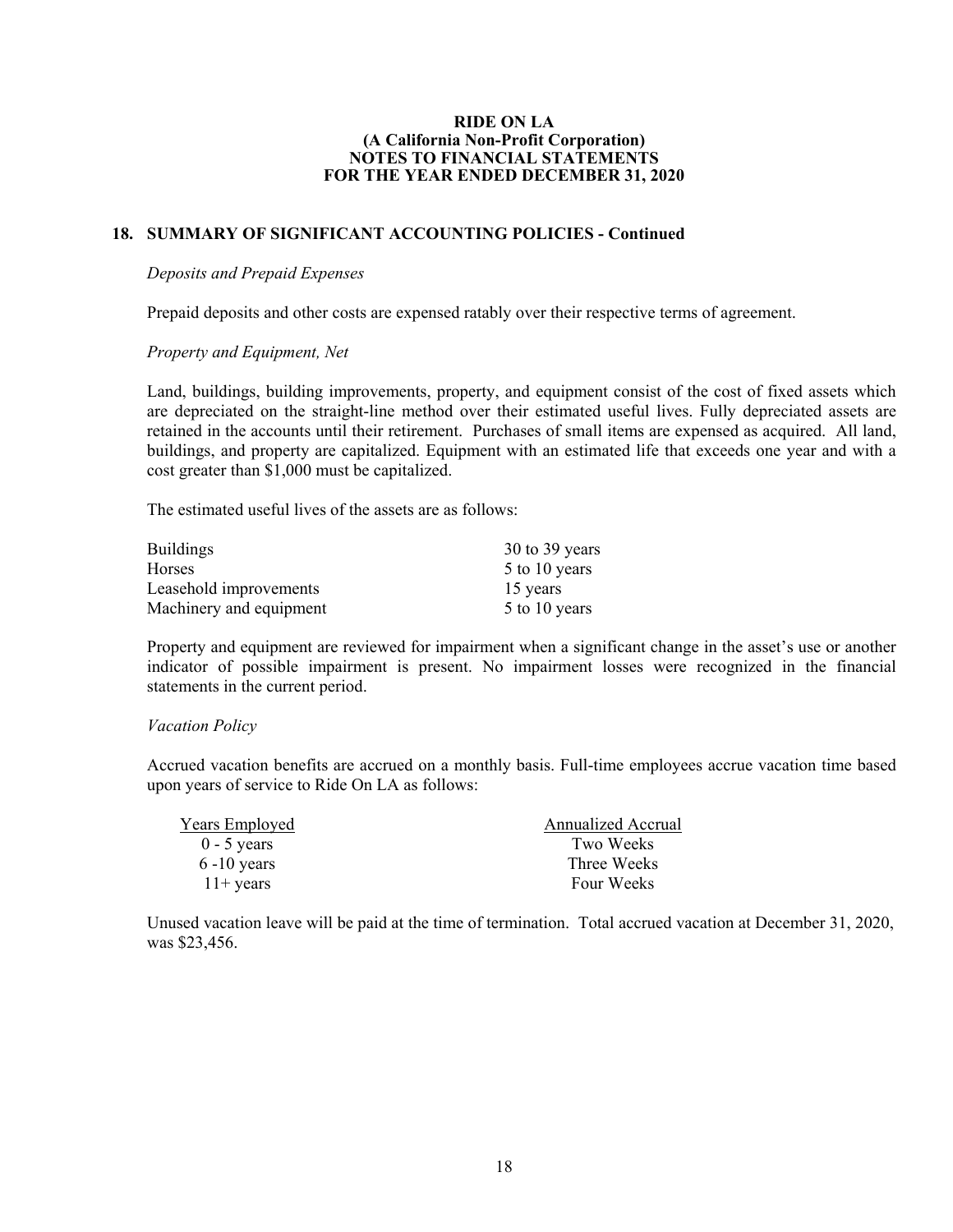## **18. SUMMARY OF SIGNIFICANT ACCOUNTING POLICIES - Continued**

#### *Deferred Revenue*

Deferred revenue represents revenues collected but not earned as of December 31, 2020.

#### *Accounting for Contributions*

Contributions, including unconditional promises to give, are recognized when received. All contributions are reported as increases in net assets without donor restrictions unless use of the contributed assets is specifically restricted by the donor. Amounts received that are restricted by the donor to use in future periods or for specific purposes are reported as increases in net assets with donor restrictions, consistent with the nature of the restriction. Unconditional promises with payments due in future years have an implied restriction to be used in the year the payment is due, and therefore are reported as net assets with donor restrictions until the payment is due unless the contribution is clearly intended to support activities of the current fiscal year or is received with permanent donor restrictions. Conditional promises, such as matching grants, are not recognized until they become unconditional, that is, until all conditions on which they depend are substantially met.

#### *Contributed Goods and Services*

Contributions of goods received that are measurable are recorded as revenue at their estimated fair value when received. Contributions of services are recognized if the services received meet any of these criteria: (1) if they create or enhance nonfinancial assets and (2) if they require specialized skills, are provided by individuals possessing those skills, and would typically need to be purchased if not provided by donation.

#### *Salaries, Related Expenses and Leased Employees*

Since April 2006, salaries, payroll taxes and employee benefits are reported as Leased employees. Ride On LA's employees became leased employees to improve employee benefits, while reducing costs and administration. Total salaries, related expenses and leased employees were \$690,572 for the year ended December 31, 2020.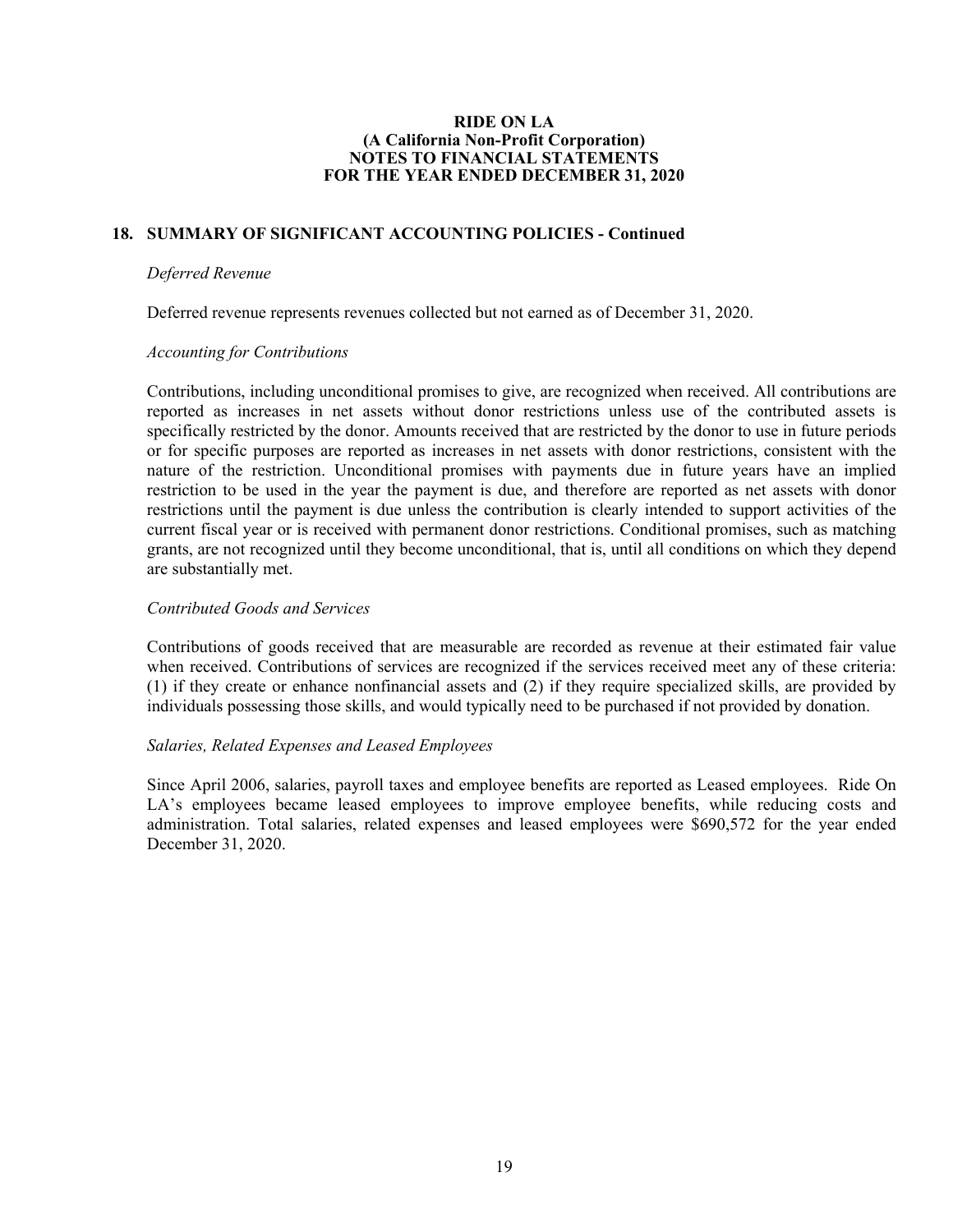## **18. SUMMARY OF SIGNIFICANT ACCOUNTING POLICIES - Continued**

#### *Expense Recognition and Allocation*

The cost of providing Ride On LA's programs and other activities is summarized on a functional basis in the comparative statement of activities and comparative statement of functional expenses. Expenses that can be identified with a specific program or support service are charged directly to that program or support service. Costs common to multiple functions have been allocated among the various functions benefited.

General and administrative expenses include those costs that are not directly identifiable with any specific program, but which provide for the overall support and direction of Ride On LA.

Fundraising costs are expensed as incurred, even though they may result in contributions received in future years. Ride On LA generally does not conduct its fundraising activities in conjunction with its other activities. In the few cases in which it does, such as when the annual report or donor acknowledgements contain requests for contributions, joint costs have been allocated between fundraising and management and general expenses in accordance with standards for accounting for costs of activities that include fundraising. Additionally, advertising costs are expensed as incurred.

#### *Income Taxes*

Ride On LA is exempt from Federal income taxes under Section  $501(c)(3)$  of the Internal Revenue Code and California income taxes under section 23701(d) of the California Revenue and Taxation Code. Ride On LA is also exempt from federal unemployment tax. The IRS classified the organization as one that is not a private foundation within the meaning of section 509(a) of the Code because it is an organization described in section(s)  $509(a)(1)$  and  $170(b)(1)(A)(vi)$ .

Ride On LA has adopted Financial Accounting Standards Board Accounting Standards Codification (ASC) Section 740-10, which clarifies the accounting for uncertainty in income taxes. ASC Section 740-10 prescribes a recognition threshold and measurement attribute for the financial statement recognition and measurement of a tax position taken or expected to be taken in a tax return. ASC Section 740-10 requires that an organization recognize in the financial statements the impact of the tax position if that position will more likely than not be sustained on audit, based on the technical merits of the position. As of and for the year ended December 31, 2020, Ride On LA had no material unrecognized tax benefits, tax penalties or interest.

Ride On LA's Forms 990, *Return of Organization Exempt from Income Tax*, for each of the tax years ended December 31; 2019, 2018, and 2017, are subject to examination by the IRS, generally for 3 years after they were filed.

Ride On LA's Forms 199, *California Exempt Organization Return*, for each of the tax years ended December 31; 2019, 2018, and 2017, and 2016 are subject to examination by the Franchise Tax Board, generally for 4 years after they were filed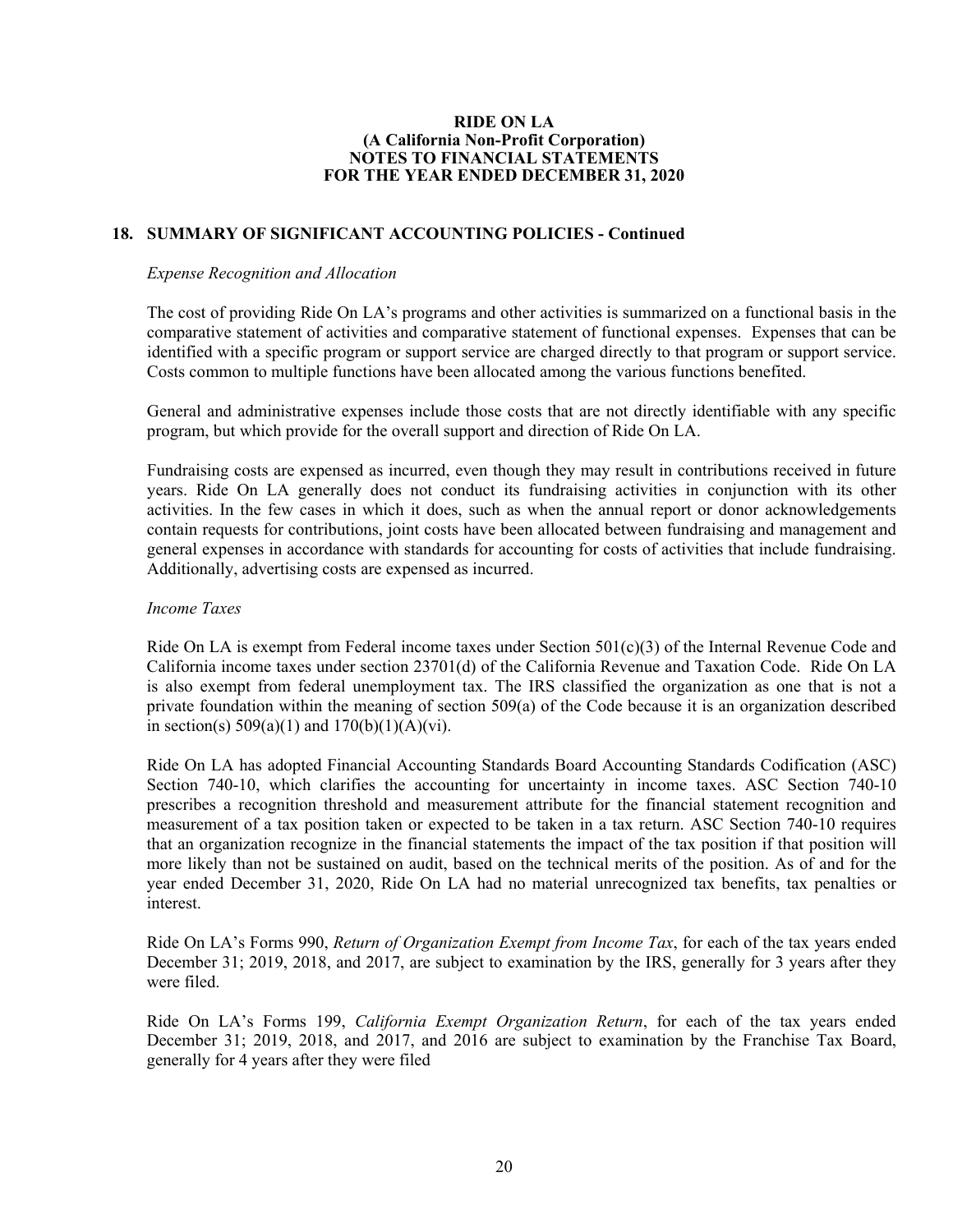## **18. SUMMARY OF SIGNIFICANT ACCOUNTING POLICIES - Continued**

#### *Use of Estimates*

The preparation of financial statements requires management to make estimates and assumptions that affect the reported amounts of revenues and expenses during the reporting period and the reported amounts of assets and liabilities at the date of the financial statements. On an ongoing basis, Ride On LA's management evaluates the estimates and assumptions based upon historical experience and various other factors and circumstances. Ride On LA's management believes that the estimates and assumptions are reasonable in the circumstances; however, the actual results could differ from those estimates.

#### *Reclassifications*

Certain amounts in the 2019 comparative totals have been reclassified to conform with the 2020 reporting format.

#### *Comparative Totals*

The financial statements include certain prior-year summarized comparative information. Such information does not include sufficient detail to constitute a presentation in conformity with accounting principles generally accepted in the United States of America. Accordingly, such information should be read in conjunction with Ride On LA's financial statements for the year ended December 31, 2019, from which the summarized information was derived.